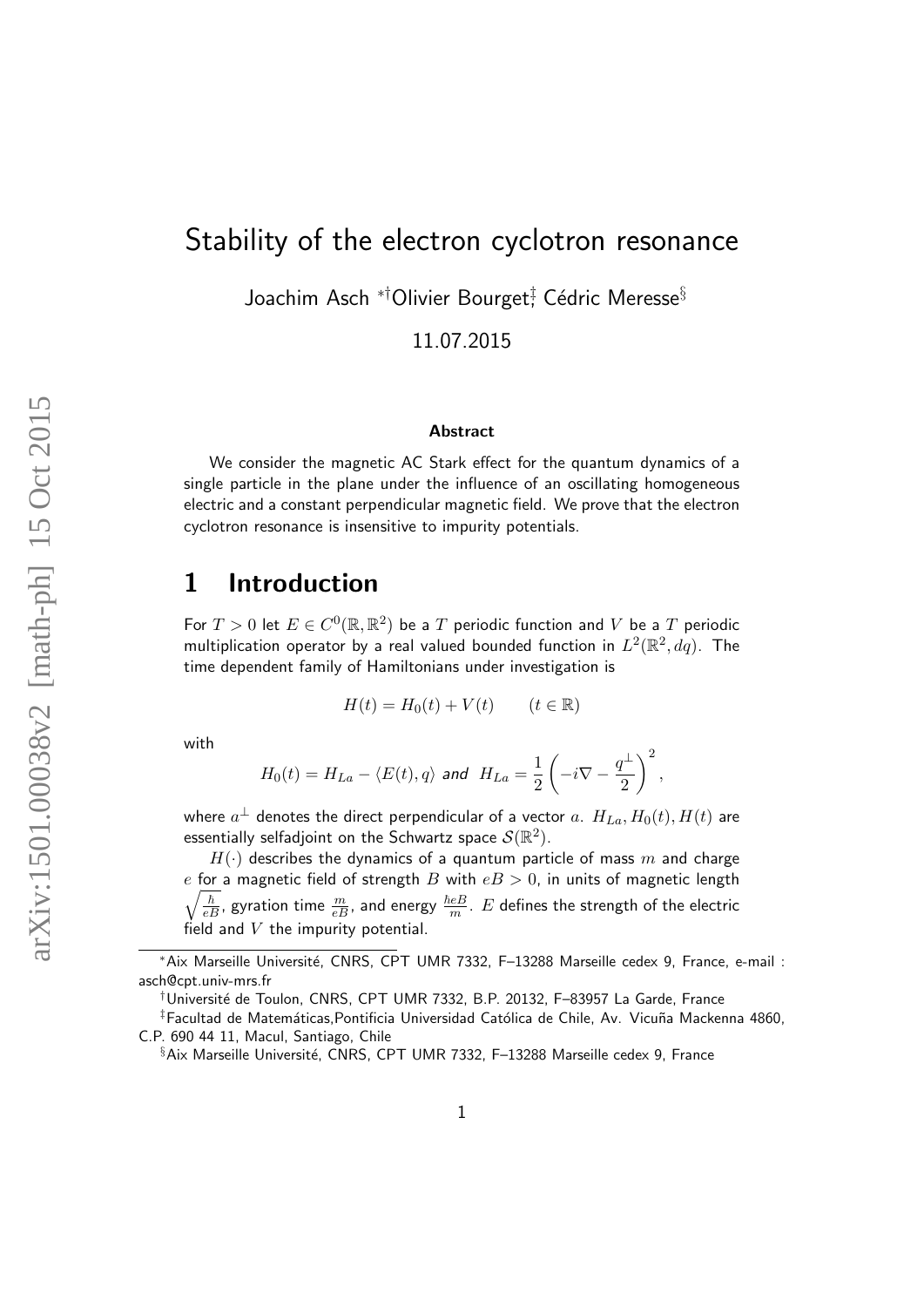Electron cyclotron resonance means the growth of the system's kinetic energy if the frequency of the electric field is in resonance with the cyclotron frequency defined by the magnetic field and the particle: the spectrum of  $H_{La}$ is pure point and equals  $\mathbb{N} + \frac{1}{2}$  $\frac{1}{2}$ ; thus  $e^{-i2\pi H_{La}} = e^{-i\pi} \mathbb{I}$ , all orbits generated by  $H_{La}$  are periodic with cyclotron frequency equal to 1; in case of resonance, i.e. if T is an integer multiple of  $2\pi$ , the Floquet operator of  $H_0$  turns out to be a product of phase space translation operators, see  $(6)$ , which may accelerate the system.

We shall prove that this acceleration and also the asymptotic velocity is insensitive to the impurity  $V$  in a large class of potentials provided that the force field created by  $V$  vanishes at spatial infinity.

We state this more precisely. Denote the Fréchet space of smooth bounded functions whose derivatives are bounded

$$
S(1) := \left\{ f \in C^{\infty}(\mathbb{R}^2; \mathbb{R}); \sup_{q \in \mathbb{R}^2} |\partial^{\alpha} f(q)| < \infty, \quad \alpha \in \mathbb{N}_0^2 \right\}.
$$

We always make the assumption

(A): Let  $T > 0$ . Suppose that  $E \in C^0(\mathbb{R}; \mathbb{R}^2)$  and  $V \in C^0(\mathbb{R}; S(1))$  are T periodic functions.

The family  $H(\cdot)$  then defines a unitary propagator U, see Theorem [2.1,](#page-4-0) and is T periodic so one knows from Floquet's Theorem that  $U(t+T, t_0+T) = U(t, t_0)$ for all  $t, t_0$ . Denote  $U(T) := U(T, 0)$  its Floquet operator,

$$
R(t) := \begin{pmatrix} \cos t & -\sin t \\ \sin t & \cos t \end{pmatrix}
$$

the rotation matrix of angle t, q the (vector) multiplication operator by the coordinate, and the operator of asymptotic velocity

$$
v_{asy} := s - \lim_{n \to \infty} \frac{1}{nT} \left( U^*(nT)qU(nT) - q \right)
$$

on its maximal domain.

We summarize our main results in two theorems. If the force  $\nabla V$  vanishes at spatial infinity we have

<span id="page-1-0"></span>**Theorem 1.1** Assume (A) and suppose  $|\nabla V(t,q)| \rightarrow_{|q| \rightarrow \infty} 0$ , uniformly in t.

- If  $T \in 2\pi\mathbb{N}$  and  $\Big|$  $\int_0^T E(t) dt$  + |  $\int_0^T R(t)E(t) dt \Big| > 0$  then 1. the spectrum of  $U(T)$  is purely absolutely continuous except possibly for
	- a finite number of eigenvalues;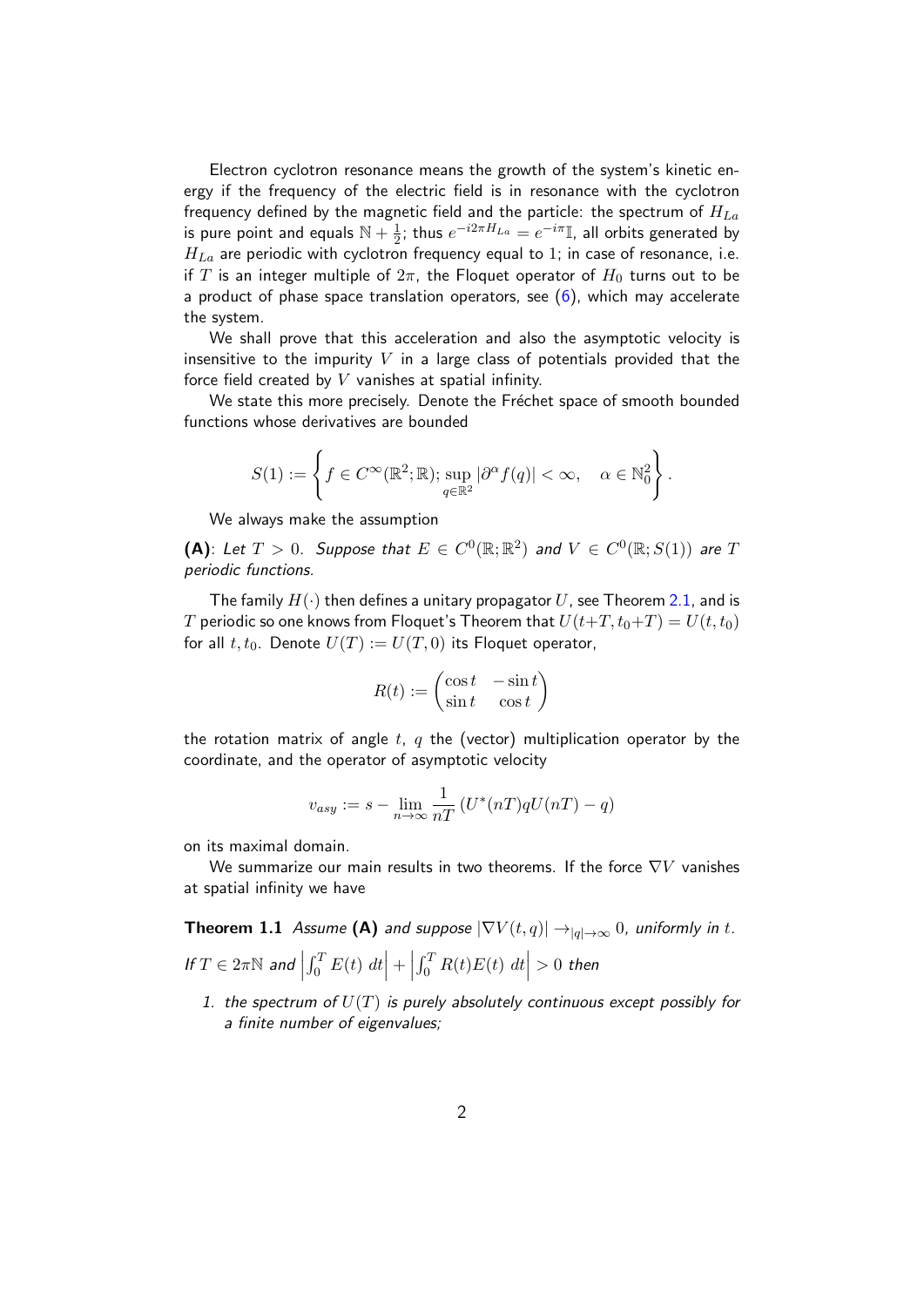2.  $v_{asy}$  has discrete spectrum independent of V and :

$$
v_{asy} = \frac{1}{T} \int_0^T \left( R(t) E^{\perp}(t) - E^{\perp}(t) dt \right) P_{ac}(U(T))
$$

 $P_{ac}$  denoting the projector on the absolutely continuous subspace;

3. for  $\psi$  in the domain of  $H_{La}$  it holds

$$
\lim_{n \to \infty} \frac{1}{(nT)^2} \langle U(nT)\psi, H_{La}U(nT)\psi \rangle = \rho \| P_{ac}(U(T))\psi \|^2
$$

with the  $V$ -independent rate

$$
\rho = \frac{1}{2} \left| \frac{1}{T} \int_0^T R(t)E(t) dt \right|^2.
$$

If  $T \notin 2\pi \mathbb{N}$  it holds

- 1. if  $\int_0^T E(t) dt \neq 0$ 
	- (a) the spectrum of  $U(T)$  is purely absolutely continuous except possibly for a finite number of eigenvalues;
	- (b)  $v_{asy}$  has discrete spectrum independent of V:

$$
v_{asy} = \left(-\frac{1}{T} \int_0^T E^{\perp}(t) dt\right) P_{ac}(U(T));
$$

2. if 
$$
\int_0^T E(t) dt = 0
$$
 then  $v_{asy} = 0$ .

Remark that we adopt the convention to count eigenvalues with their multiplicities; the absolutely continuous subspace in Theorem [1.1](#page-1-0) is of finite codimension.

If  $\nabla V$  is small with respect to the external field E or if V is local in space we have

### <span id="page-2-1"></span><span id="page-2-0"></span>Theorem 1.2 Assume (A).

- 1. Suppose  $\left|\int_0^T E(t) dt \right| > 0$  and  $\sup_{t,q} |\nabla V(t,q)| < \left|\right|$ 1  $\frac{1}{T} \int_0^T E$ or  $\begin{array}{c} \n\end{array}$  $\left| \int_0^T R(t)E(t) dt \right| > 0$  and  $\sup_{t,q} |\nabla V(t,q)| < \left| \int_0^T R(t)E(t) dt \right|$ 1  $\left|\int_0^T R(t)E(t) dt \right| > 0$  and  $\sup_{t,q} |\nabla V(t,q)| < \left|\frac{1}{T} \int_0^T RE\right|$  then the spectrum of  $U(T)$  is purely absolutely continuous.
- <span id="page-2-2"></span>2. Suppose  $V(t,q)\rightarrow_{q\rightarrow\infty}0$  uniformly in  $t.$  If  $T\in 2\pi\mathbb{Q}$  and  $\int_0^T E=0=0$  $\int_0^T R(s) E(s) \; ds$  then the spectrum of  $U(T)$  is pure point.

Several remarks are in order.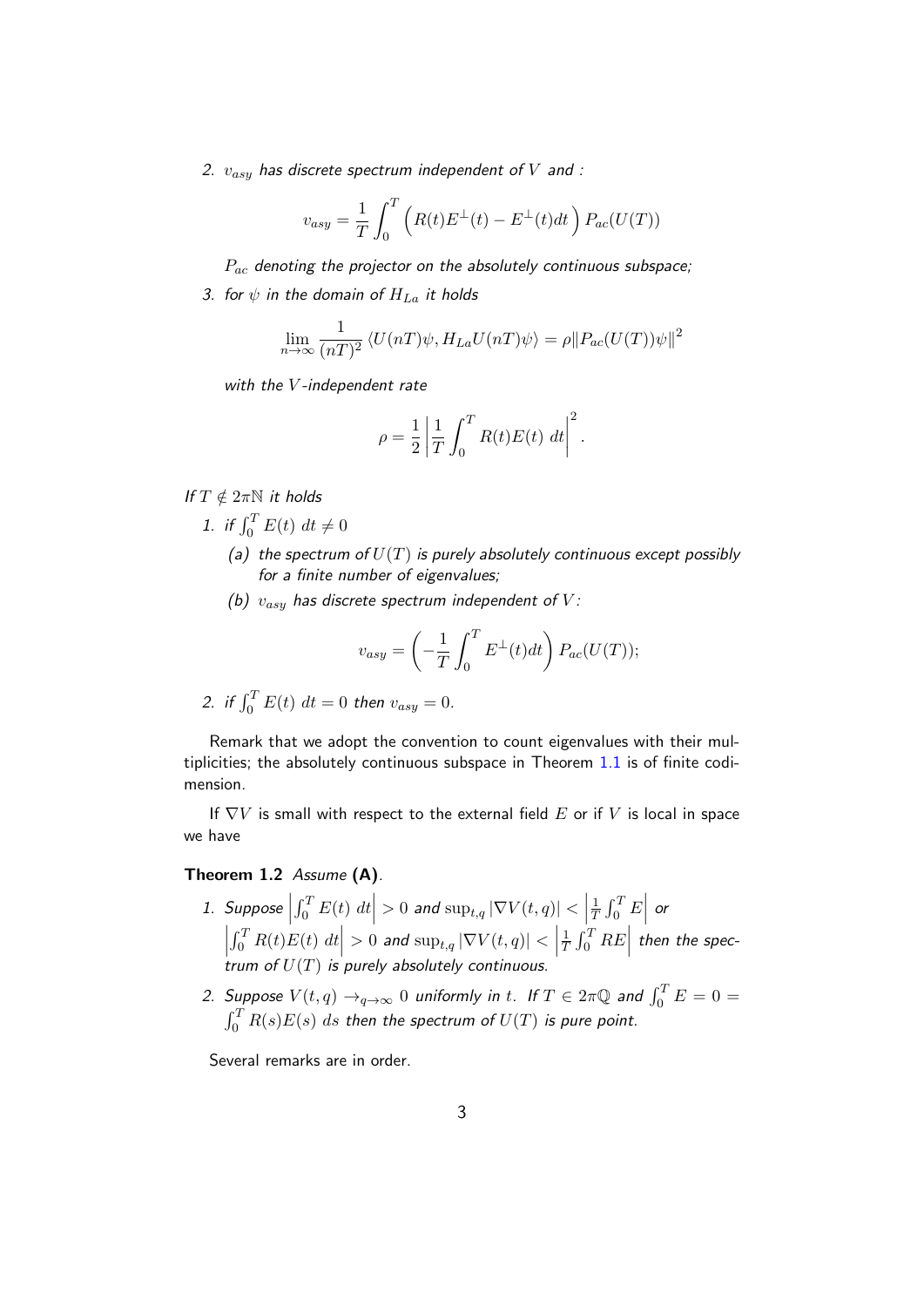- **Remarks 1.3** 1. Our results apply in particular to the case of constant  $E$ which describes the static Quantum Hall Effect. We refer to  $[G]$  for a review of known mathematical results. These concern mainly the small  $E$ limit of vanishing exterior electric field and potentials V which are random or periodic.
	- 2. In Theorem [1.1](#page-1-0) no decay of V is assumed, on the other hand, due to the decay assumption on  $\nabla V$  we do not say anything for random or periodic  $V$ .
	- 3. In Theorem [1.2.](#page-2-0)[1](#page-2-1) smallness of  $\nabla V$  with respect to E implies that the spectrum of  $U(T)$  is purely absolutely continuous. For fixed V the condition is not fulfilled when  $E$  vanishes. We have no explicit information on asymptotic acceleration or velocity in this case.
	- 4.  $v_{asy}$  may be considered as proportional to the time averaged Hall-current. If E is constant we have in particular  $v_{asy} = -E^{\perp} P_{ac}(U(T))$ . Remark that the time dependency of the electric field can suppress  $v_{asy}$  in the resonant case; as an example : if  $E(t):=E_0+R(-t)E_0$ , for an  $\check{E_0}\in \mathbb{R}^2$ , then  $v_{asy} = 0$ .
	- 5. It suffices to assume  $\int_0^T E\neq 0$  and  $\left\langle \int_0^T E^{\perp}, \nabla V(t,q) \right\rangle \to_{|q|\to\infty} 0$  uniformly in  $t$  to conclude that the absolutely continuous subspace is of finite codimension. This is a corollary of the proof of Theorem [1.1.](#page-1-0) The condition is, however, not sufficient so deduce information on  $v_{asy}$  in the direction of  $\int_0^T E$ .
	- 6. In Theorem [1.2.](#page-2-0)[2](#page-2-2) we prove that the spectrum of  $U(T)$  is pure point in the resonant case. So local potentials are not likely to accelerate the system. We guess that this remains true in the non resonant case; however, no method to prove this seems to be available. The problem of stability under non-resonant time periodic local perturbations was raised in  $|EV|$ . Progress on this difficult problem has recently been achieved for perturbations of the harmonic oscillator in one dimension [\[W,](#page-18-2) [GT\]](#page-18-3).

In  $[GY]$  the electric AC Stark effect was discussed for perturbations of the isotropic harmonic oscillator. They proved for a sinusoidal electric field that the spectrum of the Floquet hamiltonian is purely absolutely continuous if  $\nabla V$  is small.

 $[BF]$  observed [1.2](#page-2-0)[.1](#page-2-1) for the case  $|\nabla V| < |$ 1  $\frac{1}{T} \int_0^T E$ .

The eigenvalues of the asymptotic velocities were examined in [\[AK\]](#page-18-6) for  $-\frac{\hbar^2}{2}\Delta+V$  and space-periodic  $V$  in the Floquet-Bloch decomposition.

We shall discuss general properties of the propagator in section [2.](#page-4-1) Then in section  $3$  we establish Theorem  $3.1$ , a dynamical compactness result which is our main technical contribution. We prove a Mourre estimate in Theorem [3.4;](#page-12-0) this allows us to apply a unitary Mourre Theorem which implies the spectral results. We finish the paper with the proof of Theorems [1.1,](#page-1-0) [1.2.](#page-2-0)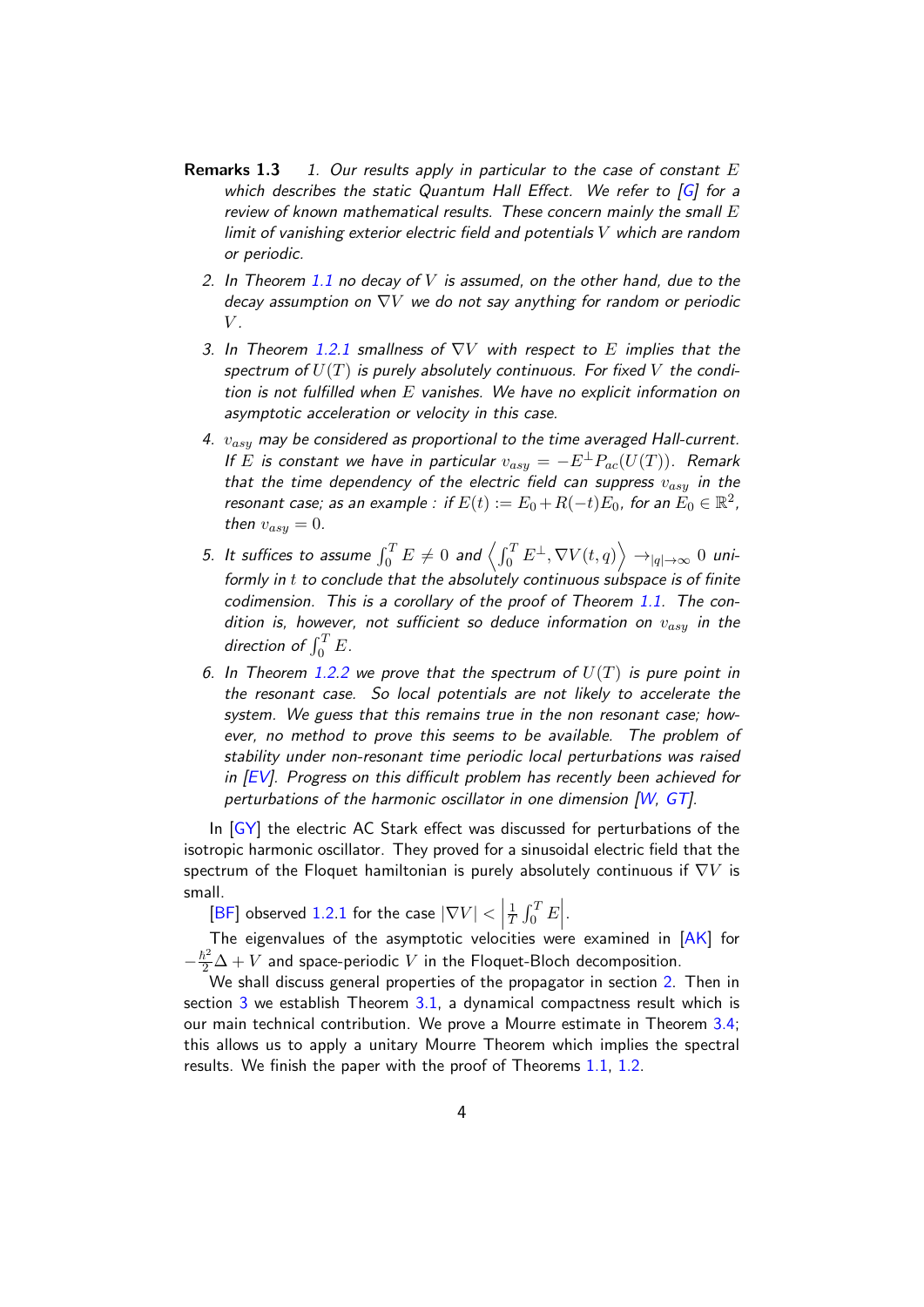## <span id="page-4-1"></span>2 The propagator

 $H_0(\cdot)$  is quadratic in the canonical operators; as in the case of the Stark effect [\[AH,](#page-17-0) [KY\]](#page-18-7) its propagator can be determined explicitly. We present it here in terms of center and velocity operators. Although this is folklore we provide an explicit proof. See [\[Fo\]](#page-18-8) for the metaplectic representation in general.

In the following, if not otherwise specified, operators and identities are to be understood as acting on Schwartz-space  $\mathcal{S}(\mathbb{R}^2)$ . Denote  $D:=-i\nabla.$  The (vector-) operators of center  $c$  and velocity  $v$  are

$$
v = (v_1, v_2) := D - \frac{1}{2}q^{\perp};
$$
  $c = (c_1, c_2) := \frac{1}{2}q - D^{\perp}.$ 

Relevant commutation relations are

<span id="page-4-2"></span>
$$
[v_1, v_2] = i , [c_2, c_1] = i , [c_j, v_k] = 0 \quad \forall j, k
$$
  

$$
[c, H_{La}] = 0, [v^{\perp}, H_{La}] = iv.
$$
 (1)

To relate to the usual position and momentum operators note that

$$
q = c + v^{\perp}, \quad D = \frac{1}{2} (c^{\perp} + v).
$$

While the operator of kinetic energy is  $H_{La}=\frac{1}{2}$  $\frac{1}{2}v^2$  the name center operator is motivated by the relation

<span id="page-4-3"></span>
$$
e^{itH_{La}}qe^{-itH_{La}} = c + R(-t)v^{\perp}
$$
\n<sup>(2)</sup>

which follows from  $(1)$ .

Denote for  $a \in \mathbb{R}^2$  and a vector operator  $w$ :

<span id="page-4-0"></span>
$$
\langle a, w \rangle := a_1 w_1 + a_2 w_2.
$$

This an abuse of notation as we also use  $\langle \cdot, \cdot \rangle$  for the scalar product in  $L^2(\mathbb{R}^2)$  in the statement of Theorem [1.1.](#page-1-0)

Note that the domain of  $H(t)$  is time dependent in general so some care is needed to assure the existence of its propagator. We have

**Theorem 2.1** Assume (A). For  $t \in \mathbb{R}$  consider the operators

$$
H_{La} := \frac{1}{2} \left( D - \frac{1}{2} q^{\perp} \right)^2, \quad H_0(t) := H_{La} - \langle E(t), q \rangle, \quad H(t) = H_0(t) + V(t)
$$

which are all essentially selfadjoint on  $\mathcal{S}(\mathbb{R}^2)$ . We then have:

1. the family  $H(\cdot)$  generates a unitary propagator U which leaves  $\mathcal{S}(\mathbb{R}^2)$ invariant. Furthermore for  $\psi \in \mathcal{S}(\mathbb{R}^2)$ ,  $t \mapsto U(t, t_0)\psi$  is the solution of

$$
i\partial_t \psi(t) = H(t)\psi(t), \psi(t_0) = \psi;
$$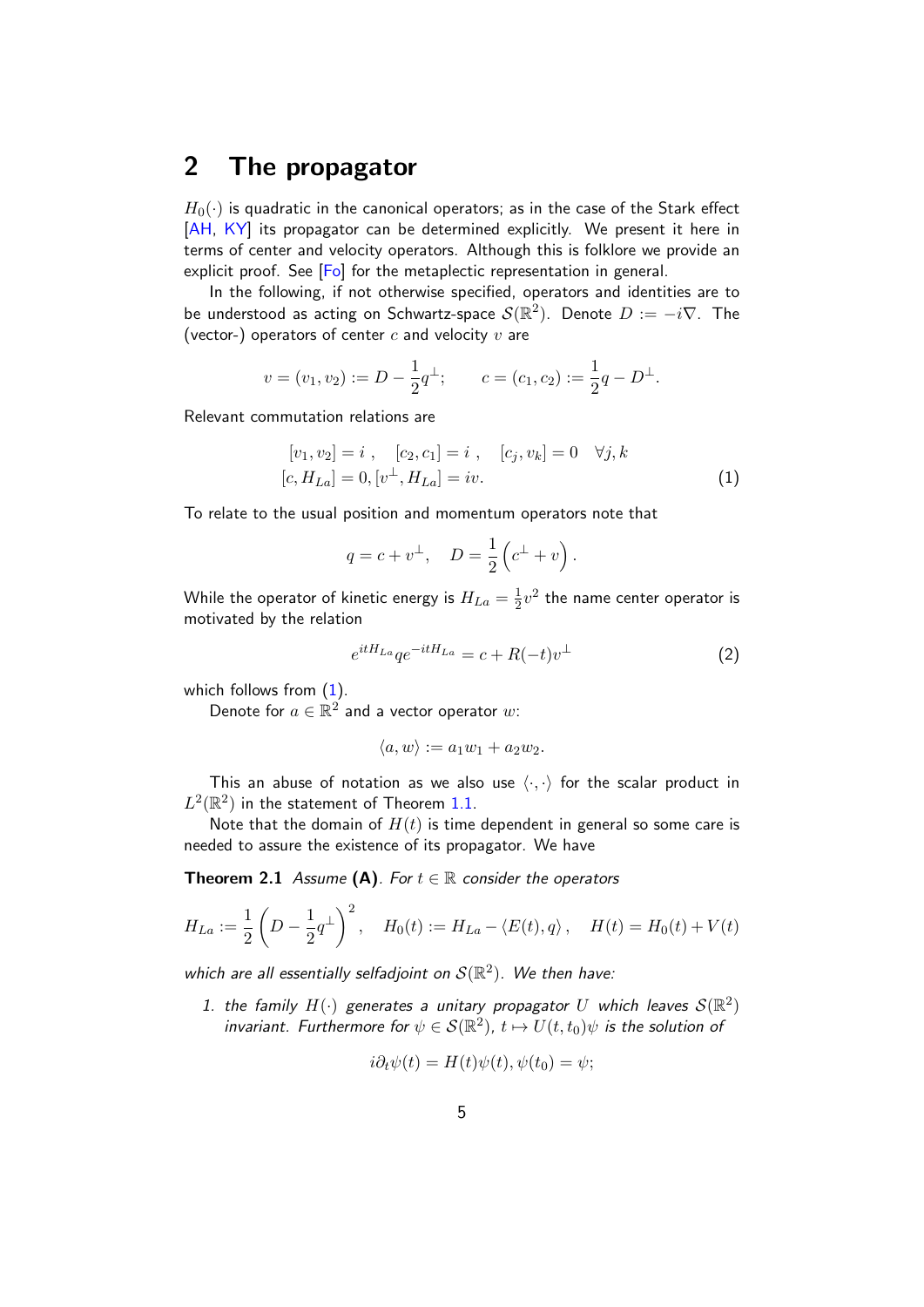### 2. S defined by

$$
S(t,t_0) := e^{i \left\langle \int_{t_0}^t E, c \right\rangle} e^{i \left\langle \int_{t_0}^t RE, v^{\perp} \right\rangle} e^{-i \varphi(t,t_0)}
$$

with

$$
\varphi(t,t_0) := \int_{t_0}^t \left( \frac{1}{2} \left\langle E(s), \int_0^s E^{\perp} \right\rangle - \frac{1}{2} \left\langle R(s)E(s), \int_0^s RE^{\perp} \right\rangle \right) ds,
$$

is a unitary propagator;

3. for the propagator  $U_0$  generated by  $H_0(\cdot)$  it holds:

$$
U_0(t, t_0) = e^{-itH_{La}} S(t, t_0) e^{it_0H_{La}};
$$
\n(3)

<span id="page-5-5"></span>4.  $U$  is given by

<span id="page-5-2"></span>
$$
U(t, t_0) = U_0(t, 0)\Omega(t, t_0)U_0(0, t_0)
$$
\n(4)

where  $\Omega$  is the propagator generated by the family of bounded operators

 $V(t, x(t, q, D))$ 

which is the Weyl quantization of the symbol  $V(t, x(t, q, p))$  with

<span id="page-5-4"></span>
$$
x(t,q,p) := \frac{1}{2}q - p^{\perp} - \int_0^t E^{\perp} + R(-t) \left( \frac{1}{2}q + p^{\perp} + \int_0^t RE^{\perp} \right) \tag{5}
$$

for  $q, p \in \mathbb{R}^2$ . In particular it holds for  $T = n2\pi$ ,  $n \in \mathbb{N}$ 

<span id="page-5-0"></span>
$$
U_0(T) := U_0(T,0) = e^{i\alpha_n} e^{i\langle \int_0^T E,c \rangle} e^{i\langle \int_0^T RE, v^{\perp} \rangle}
$$
(6)  
=  $e^{i\beta_n} e^{\frac{i}{2}\langle \int_0^T (\mathbb{I}+R)E,q \rangle} e^{i\langle \int_0^T (\mathbb{I}-R)E^{\perp},D \rangle}$ 

with  $i\alpha_n := -i\pi n - i\varphi(T)$ ,  $i\beta_n := -i\pi n - i\varphi(T) + \frac{i}{4}\left\langle \int_0^T (\mathbb{I} - R) E^\perp, \int_0^T (\mathbb{I} + R) E \right\rangle,$ and  $\mathbb I$  the  $2\times 2$  identity matrix.

**Proof.** We use the commutation relations  $(1)$ . Note that for observables  $w_{\ell}$  which are linear polynomials in  $D_j, q_k$  it holds

<span id="page-5-3"></span>
$$
e^{-i(w_1+w_2)} = e^{-iw_1}e^{-iw_2}e^{\frac{1}{2}[w_1,w_2]}
$$
\n(7)

which for the case  $[w_1,w_2]=i$  and  $a\in C^1(\mathbb{R};\mathbb{R}^2)$  implies for  $\psi\in\mathcal{S}(\mathbb{R}^2)$ 

<span id="page-5-1"></span>
$$
i\partial_t e^{-i\langle a,w\rangle}\psi = \left(\langle \dot{a},w\rangle + \frac{1}{2}\left\langle \dot{a},a^\perp\right\rangle\right)e^{-i\langle a,w\rangle}\psi.
$$
 (8)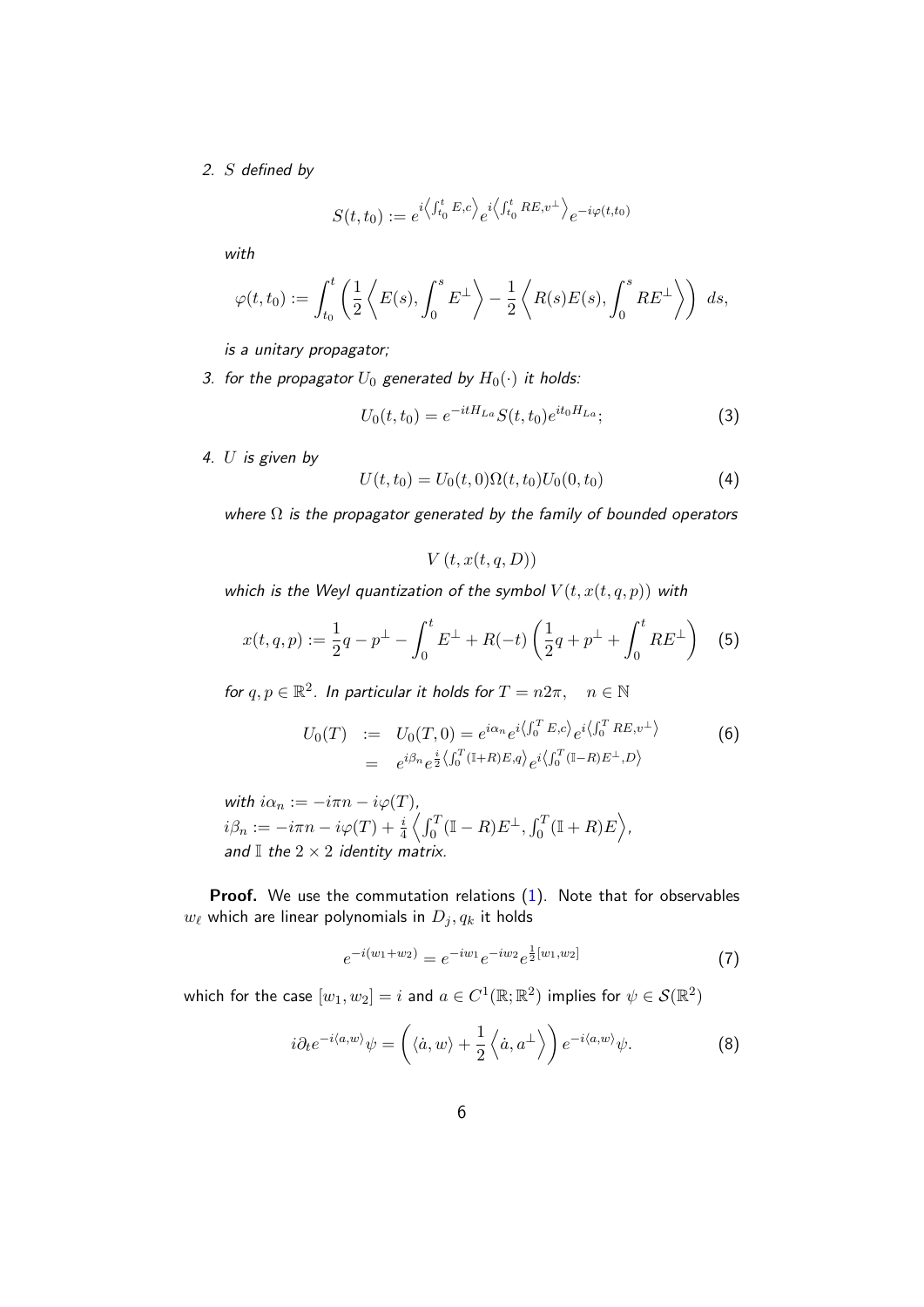Furthermore  $e^{itH_{La}}v^{\perp}e^{-itH_{La}}=R(-t)v^{\perp}$  because the derivatives of both functions coincide as well as their values at  $t = 0$ . This also proves [\(2\)](#page-4-3).

To apply formula  $(8)$  we write

$$
S = e^{-i\langle a,c\rangle}e^{-i\langle b,v^{\perp}\rangle}e^{-i\varphi}
$$

with  $a(t):=-\int_{t_0}^t E,\ b(t):=-\int_{t_0}^t RE$  and conclude for  $\psi\in\mathcal{S}(\mathbb{R}^2)$ :

$$
i(\partial_t S)S^{-1}\psi = \left(\langle \dot{a}, c \rangle + \langle \dot{b}, v^{\perp} \rangle - \frac{1}{2} \langle \dot{a}, a^{\perp} \rangle + \frac{1}{2} \langle \dot{b}, b^{\perp} \rangle + \dot{\varphi} \right) \psi
$$
  
=  $\left(-\langle E, c \rangle - \langle RE, v^{\perp} \rangle \right) \psi$ 

by definition of  $\varphi$ .

Also:

$$
i\partial_t e^{-itH_{La}} S(t,0)\psi = (H_{La} + e^{-itH_{La}} i\partial_t S S^{-1}(t)e^{itH_{La}}) e^{-itH_{La}} S(t,0)\psi
$$
  

$$
= (H_{La} - \langle E(t), c \rangle - \langle R(t)E(t), R(t)v^{\perp} \rangle) e^{-itH_{La}} S(t,0)\psi
$$
  

$$
= H_0(t)e^{-itH_{La}} S(t,0)\psi.
$$

It follows that  $U_0(t,0) = e^{-itH_{La}}S(t,0)$ ; [\(4\)](#page-5-2) results from  $U_0(t,t_0) = U_0(t,0)(U_0(t_0,0))^{-1}$ . The formula for  $U_0(T)$  in terms of  $q, D$  follows from the identity

$$
\langle a, c \rangle + \langle b, v^{\perp} \rangle = \langle \frac{a+b}{2}, q \rangle + \langle (a-b)^{\perp}, D \rangle
$$

and  $(7)$ .

Now define  $\Omega(t,0) := U_0^*(t,0)U(t,0)$  then

$$
i\partial_t \Omega(t,0)\psi = U_0^*(t,0)V(t)U_0(t,0)\Omega(t,0)\psi;
$$

to prove the equality  $U_0^* V U_0(t) \,=\, V\left(t, x(t,q,D) \right)$  note that for  $a \,\in\, \mathbb{R}^2$  it follows from  $(1)$ :

$$
e^{i\langle a,v^\perp\rangle}v^\perp e^{-i\langle a,v^\perp\rangle}=v^\perp-a^\perp,\qquad e^{i\langle a,c\rangle}ce^{-i\langle a,c\rangle}=c+a^\perp.
$$

Together with [\(2\)](#page-4-3) this yields

<span id="page-6-1"></span>
$$
U_0^*(t,0)qU_0(t,0) = c - \int_0^t E^{\perp} + R(-t) \left(v^{\perp} + \int_0^t RE^{\perp}\right)
$$
(9)  
=  $x(t,q,D) = \frac{1}{2}q - D^{\perp} - \int_0^t E^{\perp} + R(-t) \left(\frac{1}{2}q + D^{\perp} + \int_0^t RE^{\perp}\right).$ 

The equality  $U_0^* V U_0(t) = V(t, x(t, q, D))$  now follows from Egorov's Theorem because  $H_0$  is a quadratic polynomial in q and D, cf  $[Fe]$ . By the Calderon Vaillancourt Theorem the operator  $V(t, x(t, q, D))$  is bounded thus the propagator  $\Omega$  is well defined. The invariance of Schwartz space now follows from  $i\partial_t\psi(t) = V(t, x(t, q, D)) \psi(t)$  and the fact that the pseudodifferential operator  $V(t, x(t, q, D))$  leaves  $\mathcal{S}(\mathbb{R}^2)$  invariant.

<span id="page-6-0"></span>Note the free evolution of the observables  $c, v^{\perp}, H_{La}$ :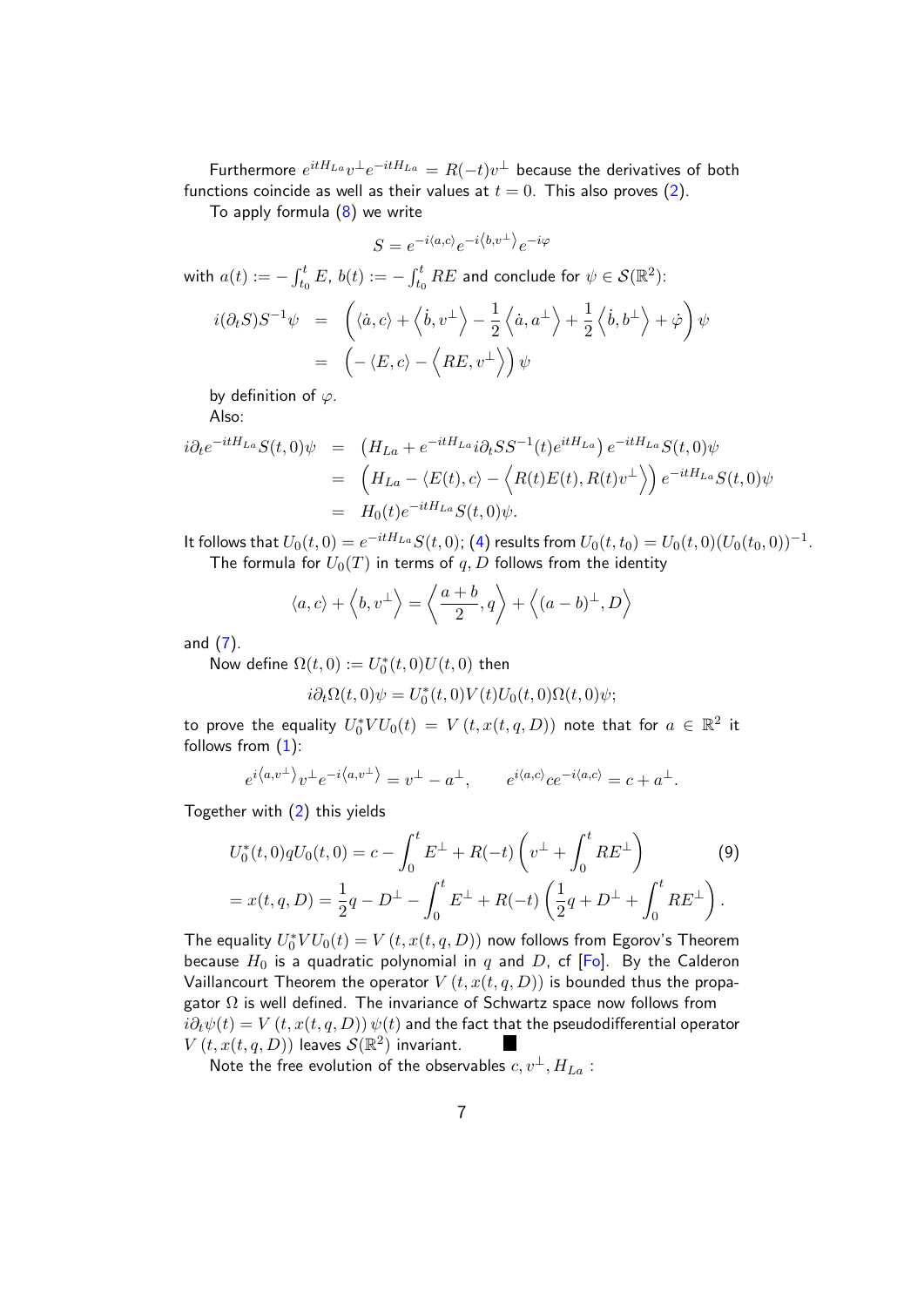**Corollary 2.2** For  $\psi \in \mathcal{S}(\mathbb{R}^2)$  and  $t \in \mathbb{R}$  we have

<span id="page-7-3"></span>
$$
U_0^*(t,0)cU_0(t,0)\psi = c\psi - \int_0^t E^{\perp}\psi \tag{10}
$$

$$
U_0^*(t,0)v^{\perp}U_0(t,0)\psi = R(-t)\left(v^{\perp}\psi + \int_0^t RE^{\perp}\psi\right)
$$
 (11)

$$
U_0^*(t,0)H_{La}U_0(t,0)\psi = \frac{1}{2}\left(v^{\perp} + \int_0^t RE^{\perp}\right)^2\psi.
$$

By Floquet's Theorem it holds

$$
U(t) = M(t) (U(T))^{\frac{t}{T}}
$$

for a unitary  $T$  – periodic family M. Eigenvectors of  $U(T)$  give rise to periodic orbits whereas for  $\psi$  in its absolutely continuous subspace the function  $n \mapsto$  $\langle \psi, U(nT)\psi \rangle$  decays. Define

<span id="page-7-1"></span>
$$
a_c(t) := -\int_0^t E^{\perp}, \qquad a_v(t) := \int_0^t RE^{\perp}
$$
 (12)

By [\(6\)](#page-5-0), for  $T$   $\in$   $2\pi\mathbb{N}$ , the operator  $U_0(T)$   $=$   $e^{i\alpha_n}e^{i\left\langle a^{\perp}_c,c\right\rangle }e^{-i\left\langle a^{\perp}_v,v^{\perp}\right\rangle }$  is, except for a phase, the product of the two commuting phase space translation operators; its spectrum is absolutely continuous if  $a_c(T)$  or  $a_v(T)$  is non zero.

In order to prove spectral properties for  $U(T)$  we shall use the following result of unitary Mourre theory which was proven in [\[ABCF\]](#page-17-1), Theorem 3.3. Consult also [\[ABC\]](#page-17-2), Theorem 2.3, for an optimal version.

<span id="page-7-0"></span>**Theorem 2.3** Let  $U$  be unitary and  $A$  selfadjoint in a separable Hilbert space such that

$$
(U^*AU - A) \quad \text{and} \quad [(U^*AU - A), A]
$$

are densely defined on an  $U$ -invariant core of  $A$  and can be extended as bounded operators. Suppose that

$$
(U^*AU - A) \ge c\mathbb{I} + K
$$

for a  $c > 0$  and K a compact operator. Then the spectrum of U is absolutely continuous except possibly for a finite number of eigenvalues of finite multiplicity. If  $K = 0$  the spectrum is purely absolutely continuous.

Define the Mourre operators

<span id="page-7-2"></span>
$$
A_c := \langle a_c(T), c \rangle, \qquad A_v := \langle a_v(T), v^{\perp} \rangle.
$$
 (13)

<span id="page-7-4"></span>By the explicit evolution of observables in the free case we have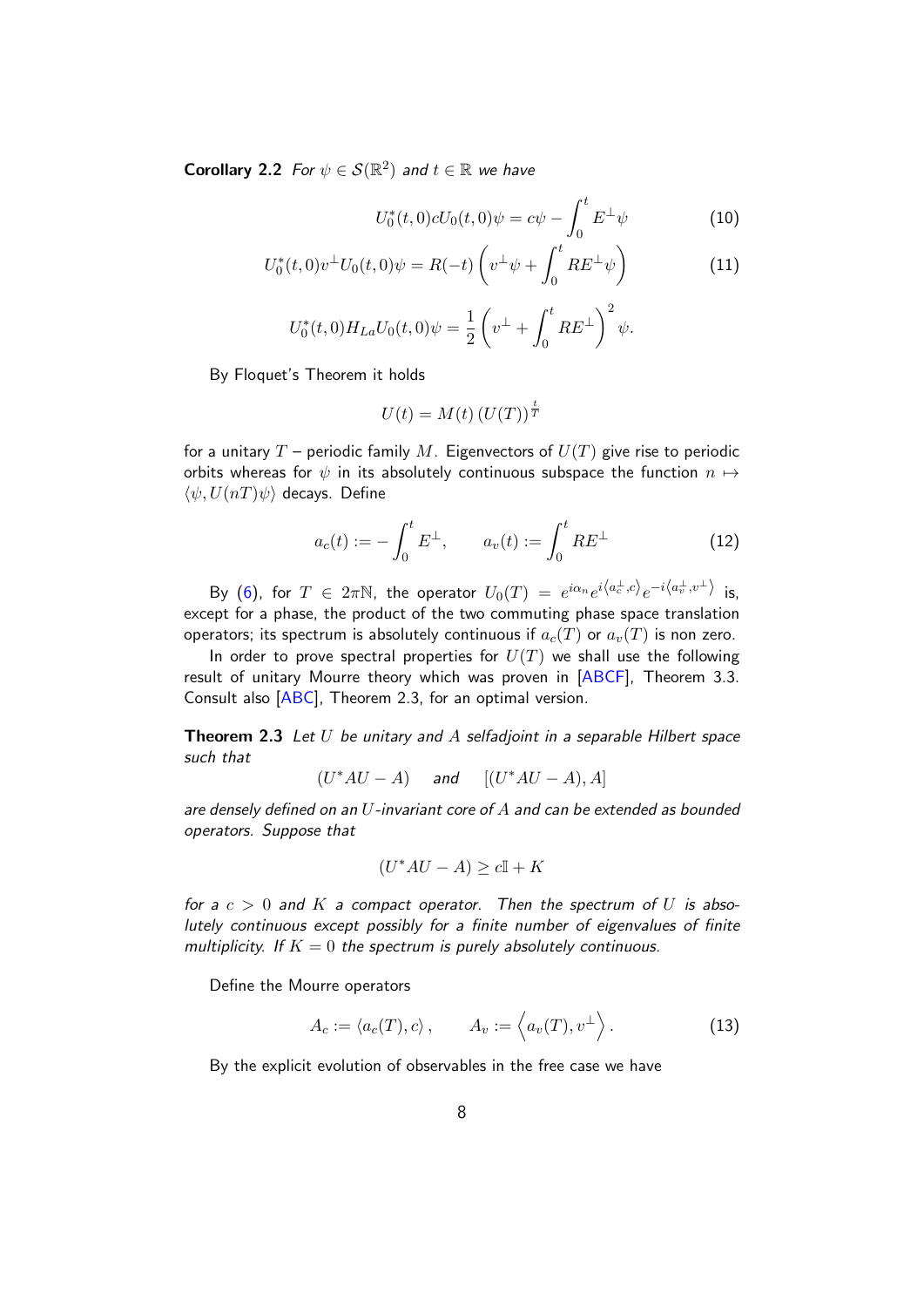**Proposition 2.4** Let  $T > 0$ , suppose  $E \in C^0(\mathbb{R}, \mathbb{R}^2)$  and  $T$  periodic. Denote σ the spectrum of  $U_0(T)$ . It holds:

<span id="page-8-2"></span>
$$
(U_0^*(T)A_cU_0(T) - A_c) = |a_c(T)|^2.
$$
 (14)

- 1. If  $a_c(T) \neq 0$  then  $\sigma$  is purely absolutely continuous.
- 2. If  $a_c(T) = 0$  then
	- (a) if  $T \notin 2\pi \mathbb{N}$  then  $\sigma$  is pure point
	- (b) if  $T \in 2\pi\mathbb{N}$  then

<span id="page-8-3"></span>
$$
(U_0^*(T)A_vU_0(T) - A_v) = |a_v(T)|^2,
$$
\n(15)

if  $a_v(T) \neq 0$  then  $\sigma$  is purely absolutely continuous, if  $a_v(T) = 0$ then  $\sigma$  is pure point.

Proof. The identities [\(14\)](#page-8-2), [\(15\)](#page-8-3) follow from Corollary [2.2.](#page-6-0) The second order commutators, which are densely defined on  $\mathcal{S}(\mathbb{R}^2)$ , vanish:

 $[(U_0^*(T)A_cU_0(T) - A_c), A_c] = [(U_0^*(T)A_vU_0(T) - A_v), A_v] = 0.$ 

It follows from Theorem [2.3](#page-7-0) that the spectrum of  $U_0(T)$  is purely absolutely continuous if  $a_c(T) \neq 0$  for any T or  $a_v(T) \neq 0$  for  $T \in 2\pi\mathbb{N}$ .

Concerning the remaining cases, remark that for  $\psi \in \mathcal{S}(\mathbb{R}^2)$  and  $t \in \mathbb{R}$  it holds

$$
\sup_{t \in \mathbb{R}} \| (\mathbb{I} + c^2 + v^2) U_0(t)\psi \| = \sup_{t \in \mathbb{R}} \| \left( \mathbb{I} + (c + a_c(t))^2 + \left( v^{\perp} + a_v(t) \right)^2 \right) \psi \|.
$$

This supremum is finite iff  $a_c$  and  $a_v$  are bounded functions of time. On the other hand  $(1+c^2+v^2)^{-1}$  is a compact operator and thus the trajectory  $\{U_0(t)\psi, t \in \mathbb{R}\}\$  is relatively compact iff  $a_c$  and  $a_v$  are bounded. If all trajectories are relatively compact one knows, see  $[EV]$ , that  $\sigma$  is pure point.

E being T periodic  $a_c(T) = 0$  implies that  $a_c(\cdot)$  is a bounded function. If  $T \in 2\pi\mathbb{N}$  then  $R(\cdot)E^{\perp}(\cdot)$  is T periodic and so  $a_v(\cdot)$  is bounded if  $a_v(T) = 0$ . Remark that if both vanish then  $U_0(T)$  is just multiplication by a phase factor.

If  $T \notin 2\pi\mathbb{N}$  then the product  $R(\cdot)E^{\perp}(\cdot)$  is an almost periodic function whose associated Fourier exponents are of the form  $\lambda_{mn} = (n + m \frac{2\pi}{T})$  with  $(m, n) \in \mathbb{Z} \times \{-1, 1\}$ . Now  $\inf_{\mathbb{Z} \times \{-1, 1\}} |\lambda_{mn}| > 0$  which implies boundedness of  $a_v(\cdot)$ , see [\[F\]](#page-18-9), Theorem 4.12.

# <span id="page-8-0"></span>3 Compactness and the proof of Theorems [1.1](#page-1-0) and [1.2](#page-2-0)

<span id="page-8-1"></span>In order to go from the unperturbed to the full propagator, we shall prove the following dynamical compactness result which is our main technical contribution.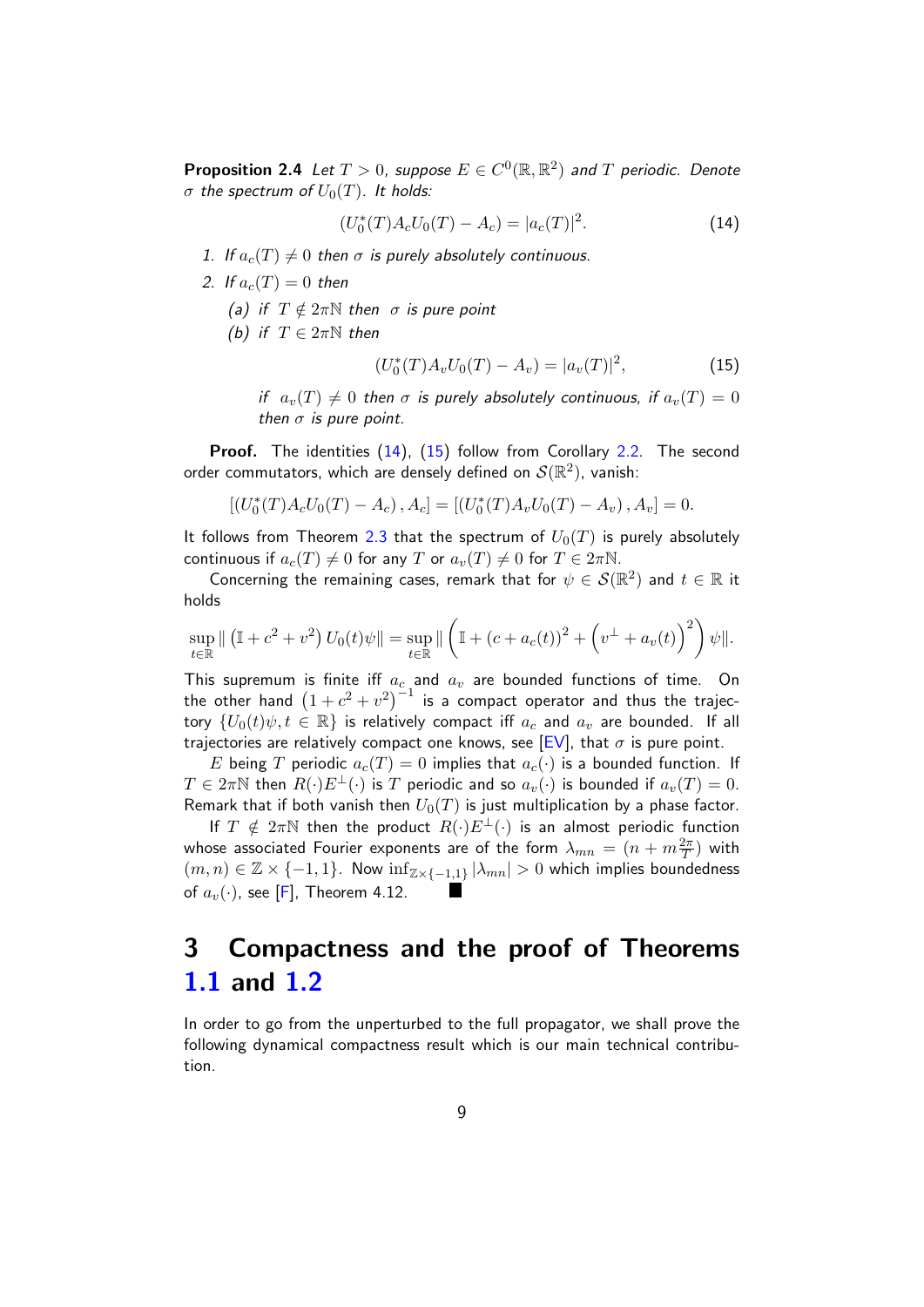**Theorem 3.1** Let  $T_1 < T_2$  be real, let  $E \in C^0(\mathbb{R}; \mathbb{R}^2)$  and  $V \in C^0(\mathbb{R}; S(1))$ Denote U the propagator defined by  $H(\cdot)$  in Theorem [2.1.](#page-4-0)

1. For  $f \in C^0([T_1, T_2] \times \mathbb{R}^2, \mathbb{R})$  and  $f(t, q) \to_{|q| \to \infty} 0$  uniformly in  $t \in$  $[T_1, T_2]$ , it holds for the multiplication operator by f

$$
\int_{T_1}^{T_2} U^*(t) f(t) U(t) dt
$$
 is compact.

2. For  $f \in C^\infty([T_1,T_2]\times \mathbb{R}^2,\mathbb{R})$  such that for an  $\varepsilon > 0$  and all  $\alpha \in \mathbb{N}_0^2$ ,  $\sup_t \sup_{q \in \mathbb{R}^2} |\langle q \rangle^{(1+\varepsilon)} \partial^\alpha_q f(t,q)| < \infty$  we have

$$
\int_{T_1}^{T_2} U_0^*(t) f(t) U_0(t) dt
$$
 belongs to the  $\alpha$ -th Schatten class for  $\alpha > 4$ .

The proof is built on the following lemma

<span id="page-9-0"></span>**Lemma 3.2**  $T_1 < T_2$  be real, let  $E \in C^0(\mathbb{R}; \mathbb{R}^2)$  and  $x(t, q, p)$  defined in equation  $(5)$ .

If  $f \in C^{\infty}([T_1, T_2] \times \mathbb{R}^2, \mathbb{R})$  such that for an  $\varepsilon > 0$  and all  $\alpha \in \mathbb{N}_0^2$ ,  $\sup_t \sup_{q \in \mathbb{R}^2} |\langle q \rangle^{(1+\varepsilon)} \partial^\alpha_q f(t,q)| < \infty$ , then it holds for

$$
f_{av}(q,p) := \int_{T_1}^{T_2} f(t, x(t, q, p)) dt :
$$

$$
\sup_{(q,p)\in\mathbb{R}^4} \left| \left( 1 + q^2 + p^2 \right)^{1/2} \partial_q^{\alpha} \partial_p^{\beta} f_{av}(q,p) \right| < \infty \qquad \forall \alpha, \beta \in \mathbb{N}_0^2;
$$

Proof of Lemma [3.2.](#page-9-0)

Let  $h_{La}, h_0$  be the hamiltonian symbols associated to the partial differential operators  $H_{La}$ ,  $H_0(\cdot)$ 

$$
h_{La}(q,p) := \frac{1}{2}\left(p - \frac{q^{\perp}}{2}\right)^2, \quad h_0(t,q,p) := h_{La}(q,p) - \langle E(t), q \rangle.
$$

Denote  $\Phi_{h_0}$  the hamiltonian flow generated by  $h_0$ .  $x(t, q, p)$  is the projection of  $\Phi_{h_0}(t,q,p)$  to the q-component, i.e. the configuration space part of the trajectory, originating in  $q, p$ .

$$
x(t,q,p) = \chi_{La}(t,q,p) + \mathbf{b}(t)
$$

for a function  $\mathbf{b}\in C^0(\mathbb{R},\mathbb{R}^2)$  and  $\chi_{La}(t,q,p)$  the projection to the  $q$ -component of the trajectory generated by  $h_{La}$ .  $\chi_{La}(t, q, p)$  is linear in  $q, p$  and, with the symbols of the center and velocity operators

$$
v(q,p):=p-\frac{q^\perp}{2},\qquad c(q,p):=q-v^\perp,
$$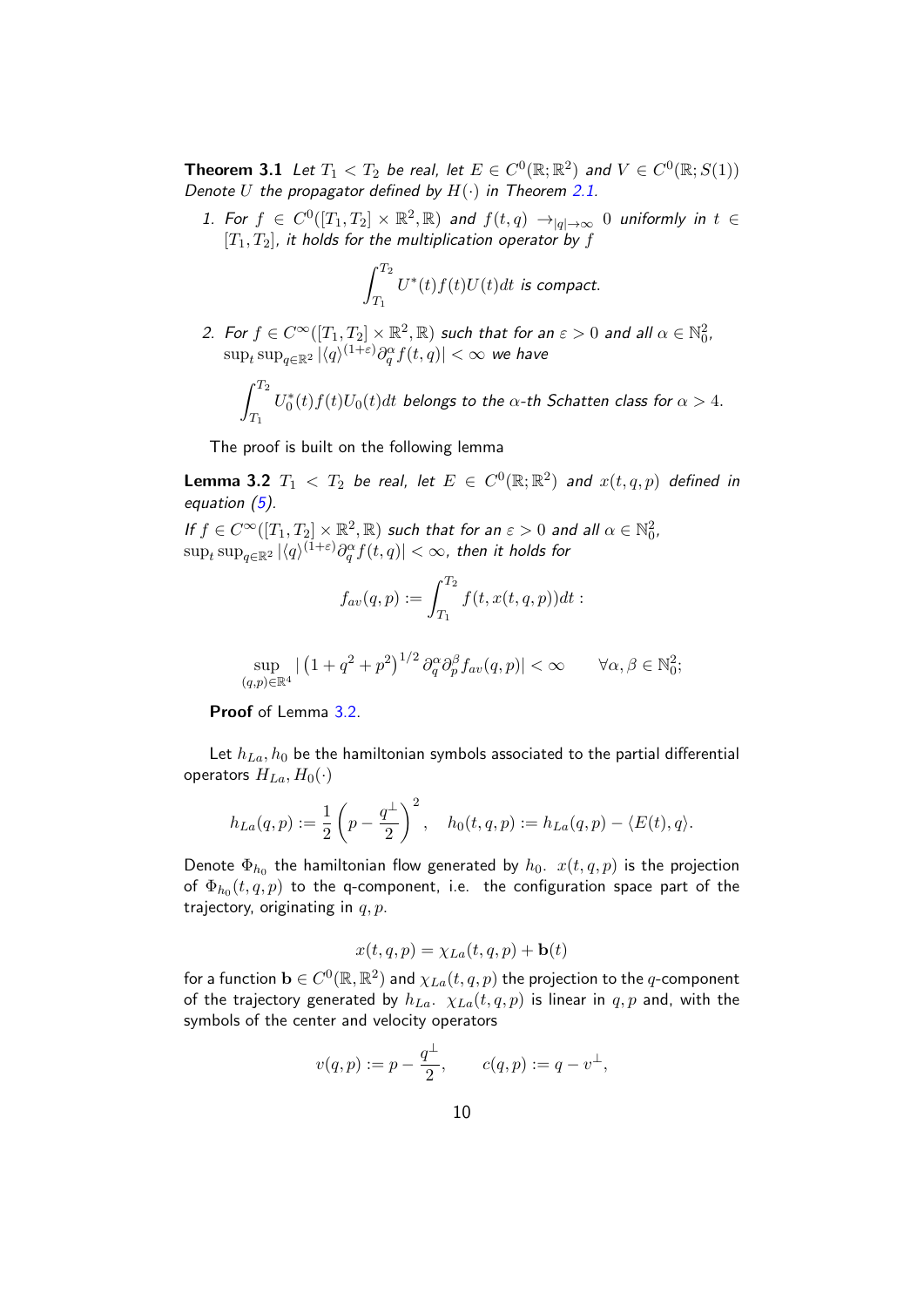one has

$$
\chi_{La}(t,q,p) = c(q,p) + R(-t)v^{\perp}(q,p)
$$

describing the cyclotron orbit with center  $c$  and radius  $|v|$ .

Denote  $z = (q, p) \in \mathbb{R}^2 \times \mathbb{R}^2$ ,  $\langle z \rangle := \left(1 + q^2 + p^2\right)^{1/2}$ .

 $\mathbf b$  being bounded on  $[T_1,T_2]$  the boundedness of  $\left\langle q\right\rangle ^{1+\varepsilon }f(t,q)$  implies

<span id="page-10-0"></span>
$$
|f(t, x(t, z))| \le \frac{cte}{(1 + (\chi_{La}(t, z))^2)^{\frac{1+\varepsilon}{2}}} \tag{16}
$$

for a  $cte > 0$ ,  $t \in [T_1, T_2]$  and all z.

Denote  $\widehat{z}(q,p) := (c(q,p), v^\perp(q,p)) \in \mathbb{R}^2 \times \mathbb{R}^2$  and remark that

$$
\frac{1}{\sqrt{2}}|z|\leq |\widehat{z}|\leq \sqrt{2}|z|.
$$

Because of the time periodicity of  $\chi_{La}$  we may assume  $[T_1, T_2] \subset [0, 2\pi]$ . In order to estimate the decay of  $\int_{T_1}^{T_2} |f(\chi(t,z))| \; dt$  we separate the time events "orbit is close to the origin" and "orbit is far from the origin" as follows:

For a fixed number  $d \in \left(0, \frac{1}{d}\right)$ 2 ) define for  $z\in\mathbb{R}^4$ 

$$
I_{>}(z) := \{ t \in [0, 2\pi], |\chi_{La}(t, z)| \ge d|z| \}, \quad I_{<}(z) := [0, 2\pi] \setminus I_{>
$$

and estimate the contributions to  $f_{av}(z)$  of these sets. By [\(16\)](#page-10-0):

$$
\sup_{z} \langle z \rangle \int_{[T_1, T_2] \bigcap I_{>}(z)} |f(t, x(t, z))| dt \le \sup_{z} \frac{\langle z \rangle c t e |T_2 - T_1|}{(1 + (d|z|)^2)^{\frac{1 + \varepsilon}{2}}} < \infty.
$$

Now for z fixed let  $t_0 \in [0, 2\pi]$  be the point for which the distance to the origin  $t \mapsto |\chi_{La}(t, z)|$  is minimal.

If  $I_{<}(z) \neq \emptyset$  then  $t_0 \in I_{<}(z)$ . It holds

$$
\partial_t^2 |\chi_{La}(t,z)|^2 = -2\langle c, R(-t)v^{\perp} \rangle
$$

and thus for  $t \in I_{\leq}(z)$ :

$$
|\chi_{La}(t,z)|^2 = c^2 + v^2 + 2\langle c, R(-t)v^{\perp} \rangle \le 2d^2|\hat{z}|^2 =: \hat{d}^2|\hat{z}|^2, \text{ which implies}
$$

$$
\partial_t^2 |\chi_{La}(t,z)|^2 \ge (1 - \hat{d}^2)|\hat{z}|^2. \text{ It follows that for a } \tau_t \in [t_0, t]
$$

$$
|\chi_{La}(t,z)|^2 = |\chi_{La}(t_0,z)|^2 + \partial_t^2 |\chi_{La}(\tau_t)|^2 \frac{(t-t_0)^2}{2} \ge \frac{(1-\tilde{d}^2)}{2} |\tilde{z}|^2 (t-t_0)^2 \text{ and}
$$
  
\n
$$
\sup_z \langle z \rangle \int_{[T_1,T_2] \bigcap I_{<}(z)} |f(t,x(t,z))| \, dt \le \sup_z \int_{T_1}^{T_2} \frac{cte\langle z \rangle}{\left(1 + \left(\frac{1-\tilde{d}^2}{2}\right) |\tilde{z}|^2 (t-t_0)^2\right)^{\frac{1+\varepsilon}{2}}} \, dt < \infty
$$

and the claim is proven for  $f$ . Analogously the assertion that the derivatives decay follows from the assumptions on the derivatives of  $f$  and the affine character of  $z \mapsto x(t, z)$ .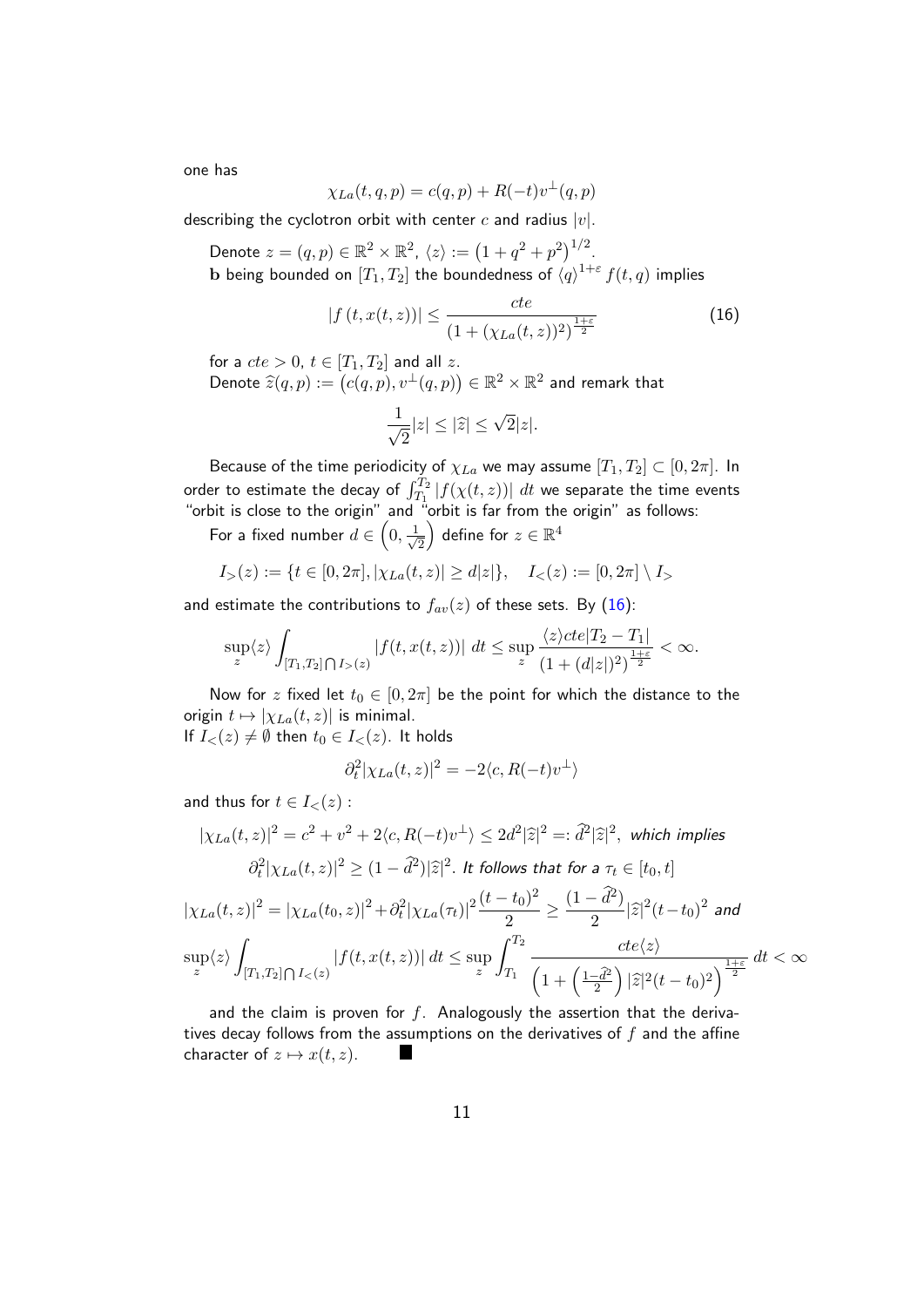Remark 3.3 Intuitively Lemma [3.2](#page-9-0) means that the sojourn time of a classical particle in the "support" of  $f$  decays as  $1/\left(1+q^2+p^2\right)^{1/2}$  in the initial data because the center and the radius of the cyclotron orbit grow linearly in these data.

Proof of Theorem [3.1.](#page-8-1)

We use pseudodifferential Weyl Calculus, see [\[Fo,](#page-18-8) [Zw\]](#page-18-10) and references therein. We first prove the second assertion.

By Egorov's Theorem  $U_0^*(t)f(t)U_0(t)$  (respectively its integral) is the Weyl quantization of the symbol  $z \mapsto f(x(t, z))$  (respectively  $\int_{T_1}^{T_2} f(x(t, z)) dt$ ). Lemma [3.2](#page-9-0) means that

$$
\int_{T_1}^{T_2} f(t, x(t, .)) dt \in S(m, g),
$$

the Hörmander class with respect to the euclidean metric

$$
g = \sum_i dq_i^2 + dp_i^2
$$

and weight function

$$
m(z) = \langle z \rangle = (1 + q^2 + p^2)^{\frac{1}{2}}.
$$

 $m$  and  $\int_{T_1}^{T_2} f(t,x(t,.)) dt$  are both in  $L^{\alpha}(\mathbb{R}^4)$  for  $\alpha > 4$ . Thus the second claim follows from Theorem 2.1 of  $[BT]$ , see also their Proposition 4.2.

Now  $C_0^{\infty}(\mathbb{R})$  is uniformly dense in the continuous functions vanishing at infinity and the space of compact operators in the bounded operators is norm closed. Thus we conclude that

$$
\int_{T_1}^{T_2} U_0^*(t) f(t) U_0(t) dt
$$

is compact for  $f\in C^0([T_1,T_2]\times \mathbb{R}^2,\mathbb{R})$  and  $f(t,q)\to_{|q|\to\infty} 0$  uniformly in  $t.$ Now suppose that  $B(t)$   $(t \in [0, T])$  is a norm continuous family of operators. We prove:

$$
\int_s^t U_0^*(\tau)B(\tau)U_0(\tau) d\tau \text{ compact } (\forall s, t \in [0, T]) \Longrightarrow \int_0^T U^*(\tau)B(\tau)U(\tau) d\tau \text{ is compact.}
$$

We follow an argument of  $[\textsf{EV}]$  : denote  $\Omega(t) := U_0^*(t) U(t)$ ;  $[0,T]$  is the disjoint union of  $I_j = \frac{T}{\Delta}$  $\frac{T}{N}[j,j+1), \quad \{j \in 0, \cdots, N-1\}.$  Note that

$$
\|\Omega(t) - \Omega(s)\| \le |t - s| \|V\|.
$$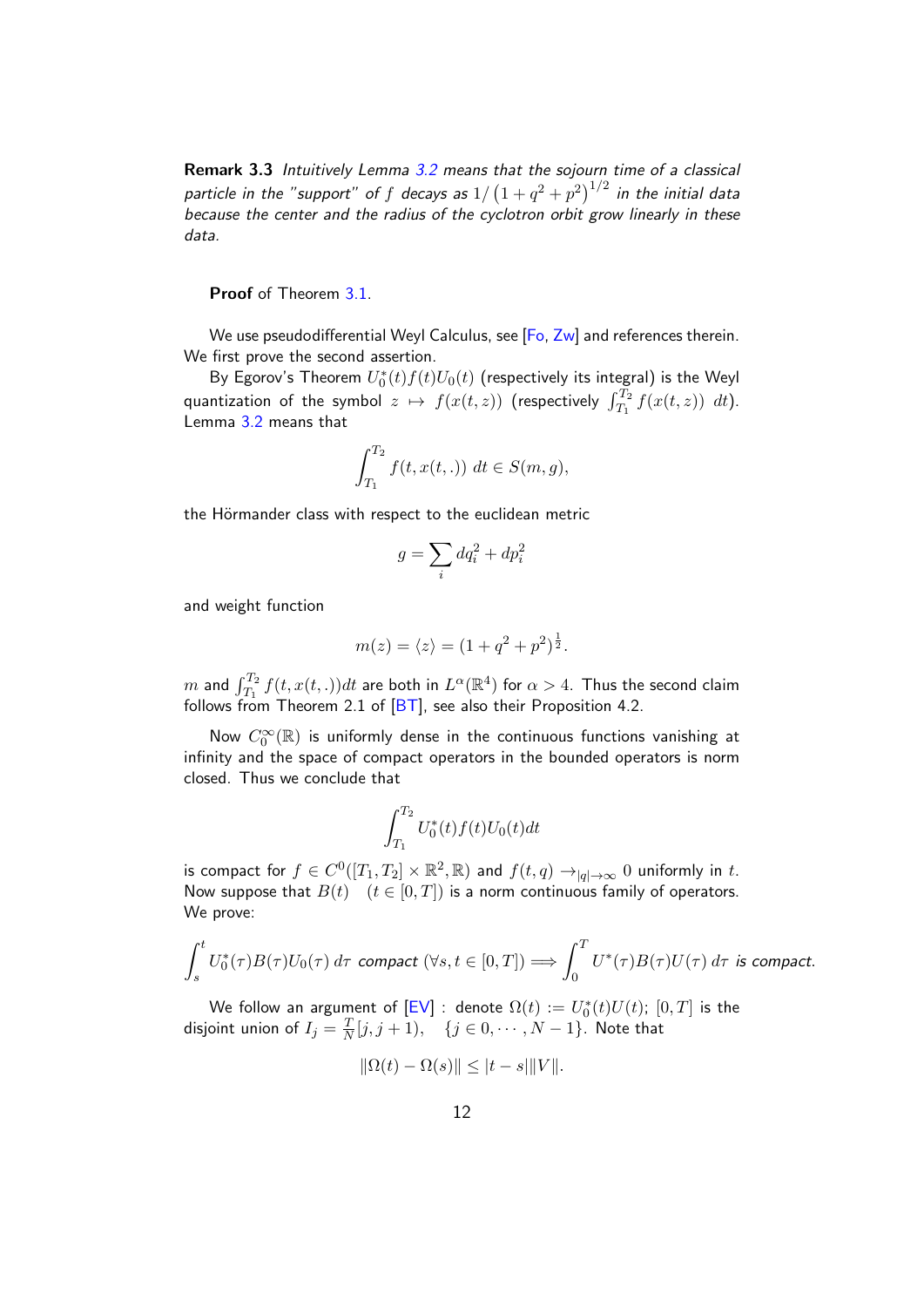Now use that for  $t, s \in I_j$ ,  $\tau \in (t, s)$  it holds  $\int_s^t \|B\| = \mathcal{O}(\frac{1}{\Lambda})$  $\frac{1}{N}$ ) and  $\|\Omega(\tau) \Omega(s)\| = \mathcal{O}\left(\frac{1}{\lambda}\right)$  $\frac{1}{N} )$  thus

$$
\int_s^t U^* B U(\tau) \ d\tau = \Omega^*(s) \left( \int_s^t U_0^* B U_0(\tau) \ d\tau \right) \Omega(s) + \mathcal{O}\left(\frac{1}{N^2}\right).
$$

It follows

$$
\left\| \int_0^T U^* B U - \sum_{j=0}^{N-1} \Omega^*(jT/N) \left( \int_{I_j} U_0^* B U_0 \right) \Omega(jT/N) \right\| = \mathcal{O}\left(\frac{1}{N}\right).
$$

Since  $\int_{I_j} U_0^* B U_0$  is compact  $\forall j$ , we conclude that  $\int_0^T U^* B U$  is compact as the space of compact operators is norm closed.

In particular  $\int_0^T U^*(t)K(t)U(t)$   $dt$  is compact so the theorem is proven.

We now prove the Mourre estimate needed to apply Theorem [2.3.](#page-7-0)

<span id="page-12-0"></span>**Theorem 3.4** Assume (A). Denote U the propagator defined by  $H(\cdot)$  in The-orem [2.1](#page-4-0) and the quantities  $a_c$ ,  $A_c$ ,  $a_v$ ,  $A_v$  defined in [\(12,](#page-7-1)[13\)](#page-7-2).

1. Suppose  $\int_0^T E\,\neq\, 0$  and  $\left\langle \int_0^T E^\perp, \nabla V(t,q) \right\rangle\,\to_{|q|\to\infty}\, 0$  uniformly in t. Then there exists a compact operator  $\mathcal C$  on  $L^2(\mathbb R^2)$  such that

$$
(U^*(T)A_cU^*(T) - A_c) = |a_c(T)|^2 \mathbb{I} + C,
$$
  
 
$$
[(U^*(T)A_cU(T) - A_c), A_c] \text{ is bounded.}
$$

2. Suppose  $T \in 2\pi\mathbb{N}$  and  $|\nabla V(t,q)| \to_{|q| \to \infty} 0$  uniformly in t. If  $\int_0^T R(s) E(s) \, ds \neq 0$  $0$  then there exists a compact operator  ${\cal C}$  on  $L^2({\mathbb R}^2)$  such that

$$
(U^*(T)A_vU^*(T) - A_v) = |a_v(T)|^2 \mathbb{I} + C,
$$
  
 
$$
[(U^*(T)A_vU(T) - A_v), A_v] \text{ is bounded.}
$$

**Proof.** Throughout this proof the symbols  $a, A$  without subscript denote one of the  $a_c$ ,  $A_c$  or  $a_v$ ,  $A_v$  defined in [\(12](#page-7-1)[,13\)](#page-7-2). To prove the results concerning the first commutator we first determine a continuous family of bounded operators  $K$  such that

$$
(U^*(T)AU(T) - A) - |a|^2 = -i \int_0^T U^*(t)K(t)U(t)dt,
$$

and such that  $\int_0^T U^*(t)K(t)U(t)dt$  is compact, then we shall conclude by applying Theorem [2.3.](#page-7-0)

Each of the following computations is to be understood first on  $\mathcal{S}(\mathbb{R}^2)$  then by extension to  $L^2(\mathbb{R}^2)$ ; recall Theorem [2.1](#page-4-0) and in particular that all the involved operators leave  $\mathcal S(\mathbb R^2)$  invariant.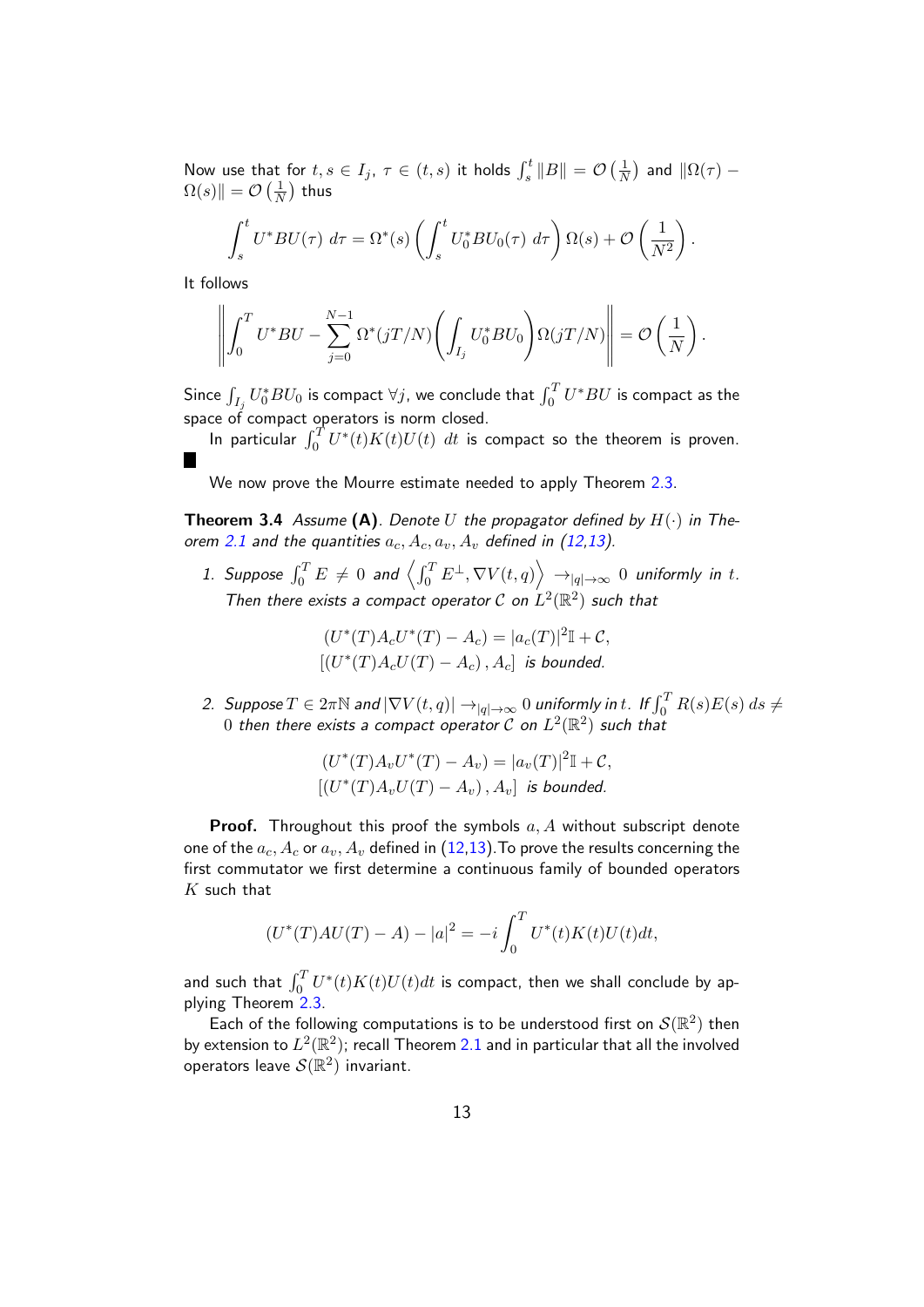Suppose  $T \in 2\pi\mathbb{N}$ . By  $(14, 15)$  $(14, 15)$  $(14, 15)$  :  $(U_0^*(T)AU_0(T) - A) = |a|^2$ . It follows

<span id="page-13-0"></span>
$$
U^*(T)AU(T) - |a|^2 - A = U^*U_0(T)AU_0^*U(T) - A
$$
  
= 
$$
-i\int_0^T U^*(t) \underbrace{[U_0(t)AU_0^*(t),V]}_{=:K(t)} U(t) dt.
$$
 (17)

Remark that for the case  $A_c$ ,  $a_c$  [\(17\)](#page-13-0) holds for any T. From the explicit free evolution of observables, Corollary [2.2,](#page-6-0) one gets

$$
K_c(t) = [U_0(t)A_c U_0^*(t), V(t)] = \left[ \left\langle a_c(T), -D^{\perp} \right\rangle, V(t) \right] = i \left\langle a_c(T), \nabla V^{\perp}(t) \right\rangle
$$

and

$$
K_v(t) = \left[ \left\langle a_v(T), R(-t)D^{\perp} \right\rangle, V(t) \right] = -i \left\langle R(t)a_v(T), \nabla V^{\perp}(t) \right\rangle.
$$

By the decay assumption on  $\nabla V$  Theorem [3.1](#page-8-1) is applicable which in both cases implies the compactness of  $\int_0^T U^*(t)K(t)U(t)dt$ . Note that  $(17)$  implies in particular that  $(\Omega^*(T)A\Omega(T) - A)$ , and hence  $[A, \Omega(T)]$ , is bounded.

Concerning the double commutator observe :

$$
\left[\left(U^*(T)AU(T)-A\right),A\right]=_{(17)}\left[\left(\Omega^*(T)A\Omega(T)-A\right),A\right]=
$$

 $\left[\Omega^*(T)[A,\Omega(T)],A\right]=\Omega^*(T)[[A,\Omega(T)],A]+\Omega^*(T)[A,\Omega(T)]\Omega^*(T)[A,\Omega(T)].$ 

Thus it is sufficient to prove that  $[A, \Omega(t)]$  and  $[A, [A, \Omega(t)]]$  admit bounded extensions to infer that  $[(U^*(T)AU(T) - A), A]$  can be extended to a bounded operator. By Theorem  $2.1.4 \Omega$  $2.1.4 \Omega$  $2.1.4 \Omega$  is the solution of

$$
i\partial_t\Omega(t) = V(t, x(t, x, D)\Omega(t), \quad \Omega(0) = \mathbb{I},
$$

thus denoting  $L(t) := -V(t, x(t, x, D))$  the operator triple

$$
OT(t) := \left( \Omega(t), [A, \Omega(t)], [A, [A, \Omega(t)] \right)
$$

is a fixed point of the system

$$
\Omega(t) = \mathbb{I} + i \int_0^t L\Omega
$$
  
\n
$$
[A, \Omega(t)] = i \int_0^t ([A, L] \Omega + L [A, \Omega])
$$
  
\n
$$
[A, [A, \Omega(t)]] = i \int_0^t ([A, [A, L]] \Omega + 2 [A, L] [A, \Omega] + L [A, [A, \Omega]]).
$$
\n(18)

The right hand side as applied to  $OT$  is a Volterra operator in the Banach space  $\mathbb{K}^3$  where  $\mathbb{K}:=C^0\left([0,T],\mathbb{B}\left(L^2(\mathbb{R}^2)\right)\right)$  with the norm  $\sup_t\|\cdot\|$  provided that  $L, [A, L]$  and  $[A, [A, L]]$  belong to  $\mathbb K$  which we will show now.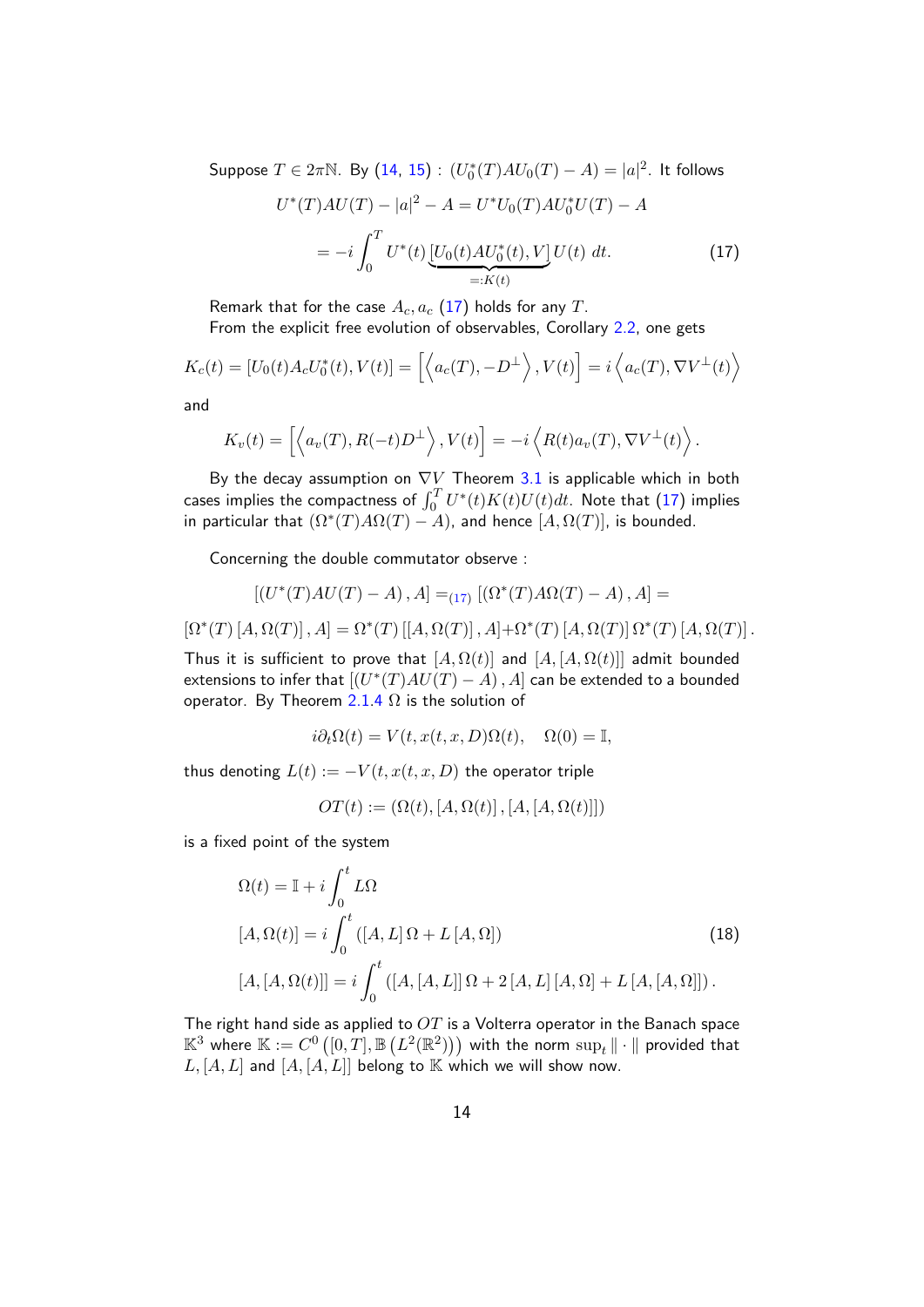$V$  is bounded thus  $L \in \mathbb{K}$ .  $[A, L] = -U_0^* [U_0 A U_0^*, V] U_0 =_{(17)} -U_0^* K(t) U_0$  $[A, L] = -U_0^* [U_0 A U_0^*, V] U_0 =_{(17)} -U_0^* K(t) U_0$  $[A, L] = -U_0^* [U_0 A U_0^*, V] U_0 =_{(17)} -U_0^* K(t) U_0$ and it follows that  $[A, L] \in \mathbb{K}$ . Finally

$$
[A,[A,L]] = -U_0^* [U_0 A U_0^*, K] U_0.
$$

Using the explicit expressions for  $K$  we get

$$
[U_0 A_c U_0^*, K_c] = \left[ \left\langle a_c(T), D^{\perp} \right\rangle, \left[ \left\langle a_c(T), D^{\perp} \right\rangle, V \right] \right] = \left\langle a_c(T)^{\perp}, Hess(V) a_c(T)^{\perp} \right\rangle
$$

$$
\begin{array}{rcl}\n[U_0 A_v U_0^*, K_v](t) & = & \left[ \left\langle R(t) a_v(T), D^\perp \right\rangle, \left[ \left\langle R(t) a_v(T), D^\perp \right\rangle, V(t) \right] \right] \\
& = & \left\langle R(t) a_v(T)^\perp, Hess(V(t)) R(t) a_v(T)^\perp \right\rangle.\n\end{array}
$$

Thus from our assumptions of boundedness of the second derivatives of  $V$ it follows that  $[A,[A,L]] \in \mathbb{K}$ . We conclude that the fixed point  $OT \in \mathbb{K}^3$  so the double commutators admit bounded extensions. Theorem [2.3](#page-7-0) is applicable and the proof of Theorem [3.4](#page-12-0) is completed. 

We now have all elements to provide the proofs of Theorems [1.1](#page-1-0) and [1.2](#page-2-0)

#### Proof. of Theorem [1.1](#page-1-0)

The spectral results, i.e. point 1. for the case  $T \in 2\pi\mathbb{N}$  and point 1.(a) for  $T \notin 2\pi\mathbb{N}$ , follow from Theorem [2.3](#page-7-0) and Theorem [3.4](#page-12-0) because  $|a_c(T)| + |a_v(T)| \neq 0.$ 

To prove the results on  $v_{asy}$ , recall equations [\(9](#page-6-1)[,10,11\)](#page-7-3) for the free evolution of observables.

Let  $\psi \in \mathcal{S}(\mathbb{R}^2)$ . As in equation  $(17)$  one calculates:

$$
U^*(t)v^{\perp}U(t)\psi = U^*U_0(t)\left(R(-t)v^{\perp} + \int_0^t R(s-t)E^{\perp}(s)ds\right)U_0^*U(t)\psi
$$
  
= 
$$
\int_0^t R(s-t)E^{\perp}(s)ds\psi + R(-t)\left(v^{\perp}\psi + i\int_0^t U^*(s)\left[R(s)D^{\perp}, V(s)\right]U(s)\psi ds\right)
$$
  
= 
$$
\int_0^t R(s-t)E^{\perp}(s)ds\psi + R(-t)v^{\perp}\psi + \int_0^t U^*(s)R(s)\nabla V^{\perp}(s)U(s)\psi ds
$$

and

$$
U^*(t)cU(t)\psi = c\psi - \int_0^t E^{\perp}\psi + \int_0^t U^*(s)\left(-\nabla V^{\perp}(s)\right)U(s)\psi ds,
$$
  

$$
U^*(t)qU(t)\psi = U_0^*(t)qU_0(t)\psi + \underbrace{\int_0^t U^*(s)\left(R(s-t) - \mathbb{I}\right)\nabla V^{\perp}(s)U(s)\psi ds}_{=:C_q(t)\psi}.
$$
\n(19)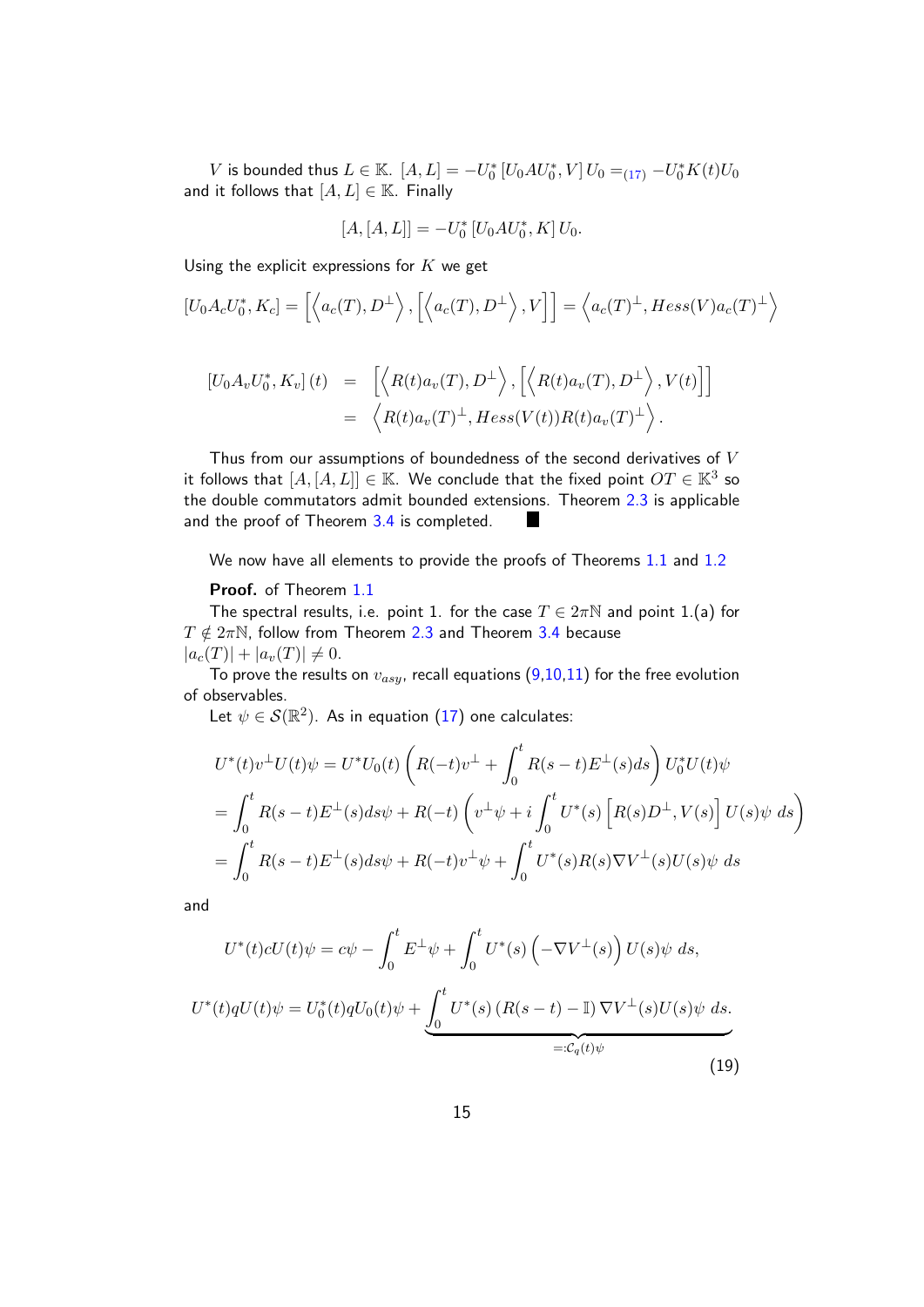It follows from  $U(t+T,t_0+T)=U(t,t_0)$  that

$$
\mathcal{C}_q(nT)=\sum_{j=0}^{n-1}U^*(jT)\mathcal{C}_q(T)U(jT)\quad(n\in\mathbb{N}).
$$

By the decay hypothesis on  $\nabla V$  and Theorem [3.1](#page-8-1) we have that  $\mathcal{C}_q(T)$  is compact. Now

<span id="page-15-0"></span>
$$
\frac{1}{nT} \left( U^*(nT)qU(nT) - q \right) \psi = \frac{1}{nT} \left( R(-nT) - \mathbb{I} \right) v^{\perp} \psi \tag{20}
$$
\n
$$
+ \frac{1}{nT} \int_0^{nT} \left( R(s - nT) - \mathbb{I} \right) E^{\perp}(s) \, ds \psi + \frac{1}{nT} \sum_{j=0}^{n-1} U^*(jT) \mathcal{C}_q(T) U(jT) \psi.
$$

The first term on the right hand side of  $(20)$  converges to zero when n goes to infinity. For the third term it holds by Wiener's theorem, see Chapter 5.4 in [\[CFKS\]](#page-18-12):

$$
s - \lim_{n \to \infty} \frac{1}{nT} \sum_{j=0}^{n-1} U^*(jT) \mathcal{C}_q(T) U(jT) = \sum_{\lambda \in \sigma_d} P_{\lambda} \mathcal{C}_q(T) P_{\lambda} ,
$$

where  $\sigma_d$  denotes the (finite) set of eigenvalues of  $U(T)$  and  $P_\lambda$  the eigenprojection associated to  $\lambda \in \sigma_d$ .

Now

$$
\frac{1}{nT} \int_0^{nT} (R(s - nT) - \mathbb{I}) E^{\perp}(s) ds \to_{n \to \infty} \begin{cases} \frac{1}{T} \int_0^T (R(s) - \mathbb{I}) E^{\perp}(s) ds & T \in 2\pi \mathbb{N} \\ -\frac{1}{T} \int_0^T E^{\perp}(s) ds & T \notin 2\pi \mathbb{N} \end{cases}
$$

because  $\lim_{\tau\to\infty}\frac{1}{\tau}$  $\frac{1}{\tau}\int_0^\tau RE^\bot\,=\,0$  if  $T\notin 2\pi\mathbb{N}$  as remarked in the proof of Proposition [2.4.](#page-7-4)

Using the symbol  $q(nT) := U^*(nT)qU(nT)$  we have shown that for  $\psi \in$  $\mathcal S(\mathbb R^2)$ :

$$
\lim_{n \to \infty} \frac{1}{nT} \left( q(nT) - q \right) \psi = \lim_{n \to \infty} \frac{1}{nT} q(nT) \psi = v_{asy} \psi
$$

with the bounded operator

$$
v_{asy} := \begin{cases} \frac{1}{T} \int_0^T (R(s) - \mathbb{I}) E^{\perp}(s) \, ds + \sum_{\lambda \in \sigma_d} P_{\lambda} C_q(T) P_{\lambda} & T \in 2\pi \mathbb{N} \\ -\frac{1}{T} \int_0^T E^{\perp}(s) \, ds + \sum_{\lambda \in \sigma_d} P_{\lambda} C_q(T) P_{\lambda} & T \notin 2\pi \mathbb{N}. \end{cases}
$$

In order to show the claimed result on  $v_{asy}$  we shall now prove that a virial theorem holds, meaning here:  $P_{\lambda}v_{asy}P_{\lambda} = 0 \quad \forall \lambda \in \sigma_d$ . This is not trivial because  $\frac{1}{nT}\left(q(nT)-q\right)$  is unbounded in general.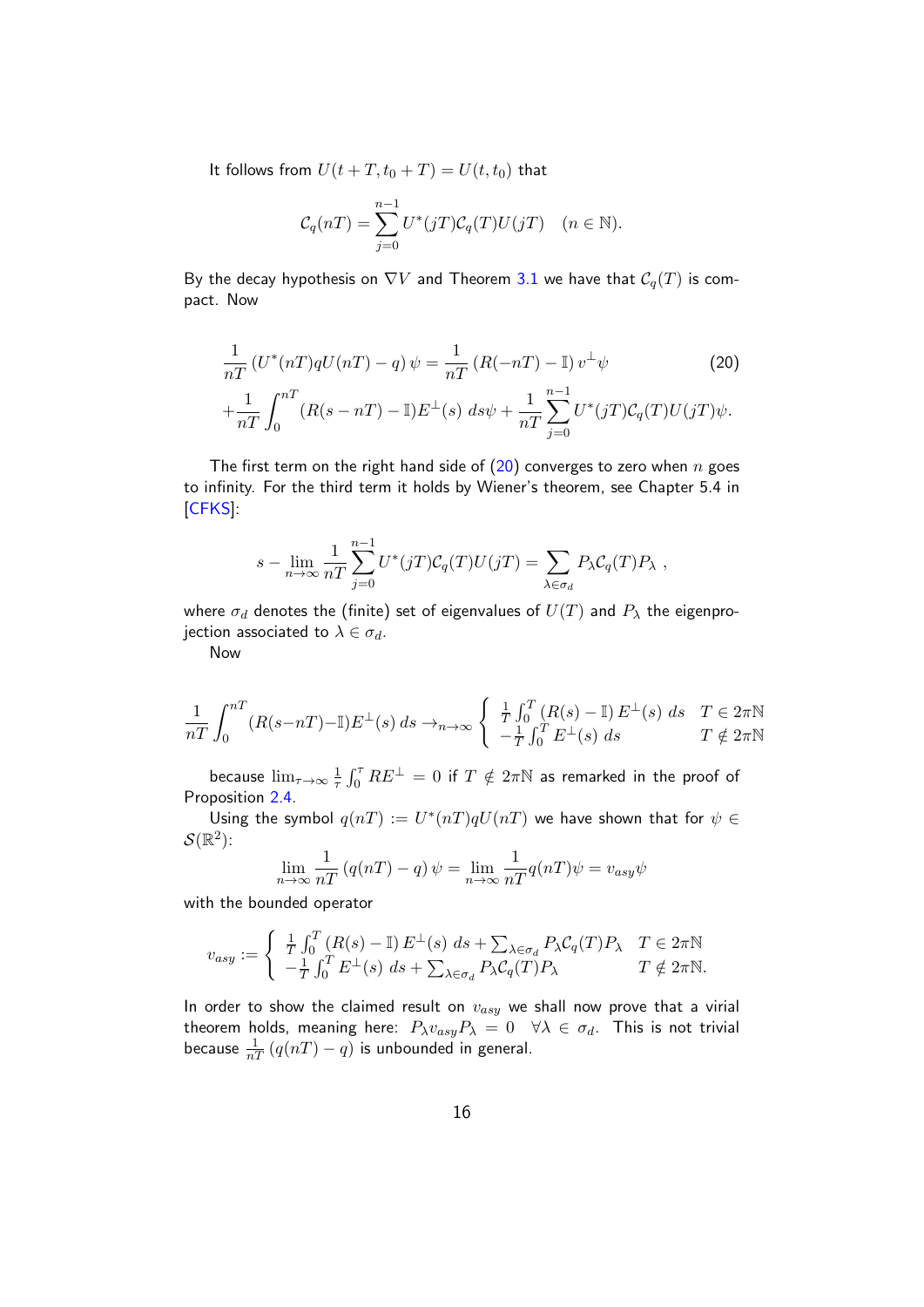Let  $0 \neq x \in \mathbb{R}^2$ . Then for  $\psi \in \mathcal{S}(\mathbb{R}^2)$ ,  $\varphi = (i + \langle x, v_{asy} \rangle) \psi$ 

$$
\left( (i + \langle x, q(nT)/nT \rangle)^{-1} - (i + \langle x, v_{asy} \rangle)^{-1} \right) \varphi =
$$
  

$$
(i + \langle x, q(nT)/nT \rangle)^{-1} \langle x, (v_{asy} - q(nT)/nT) \rangle \psi \to_{n \to \infty} 0.
$$

Now  $v_{asy}$  is bounded implying that  $(i + \langle x, v_{asy} \rangle)$   $\mathcal{S}(\mathbb{R}^2)$  is dense in  $L^2(\mathbb{R}^2,dq)$ ,  $(i + \langle x, v_{asy}\rangle)^{-1}$  and  $(i + \langle x, q(nT)/nT\rangle)^{-1}$  are bounded by 1 so it follows that

$$
s - \lim_{n \to \infty} \left( i + \langle x, q(nT)/nT \rangle \right)^{-1} = \left( i + \langle x, v_{asy} \rangle \right)^{-1}.
$$

On the other hand

$$
P_{\lambda} (i + \langle x, q(nT)/nT \rangle)^{-1} P_{\lambda} = P_{\lambda} (i + \langle x, q/nT \rangle)^{-1} P_{\lambda} \to_{n \to \infty}
$$
  

$$
0 = P_{\lambda} (i + \langle x, v_{asy} \rangle)^{-1} P_{\lambda}.
$$

This is true for all x so it follows that  $P_{\lambda}v_{asy}P_{\lambda}=0$  and we have finished the proof that

$$
v_{asy} = \begin{cases} \frac{1}{T} \int_0^T (R(s) - \mathbb{I}) E^{\perp}(s) ds P_{ac}(U(T)) & T \in 2\pi\mathbb{N} \\ -\frac{1}{T} \int_0^T E^{\perp}(s) ds P_{ac}(U(T)) & T \notin 2\pi\mathbb{N}. \end{cases}
$$

It remains to prove the energy growth in the case  $T \in 2\pi\mathbb{N}$ . By the same argument as before we have for the asymptotic acceleration:

$$
s-\lim_{n\to\infty}\frac{1}{nT}\left(\underbrace{U^*(nT)v^{\perp}U(nT)}_{=:v^{\perp}(nT)}-v^{\perp}\right)=s-\lim_{n\to\infty}\frac{1}{nT}v^{\perp}(nT)=\frac{1}{T}\int_0^T RE^{\perp}P_{ac}(U(T)).
$$

Now for  $\psi \in \mathcal{S}(\mathbb{R}^2)$ :

 $\blacksquare$ 

$$
\frac{1}{(nT)^2} \langle U^*(nT)\psi, H_{La}U(nT)\psi \rangle = \frac{1}{2} \sum_{j=1}^2 \|\frac{1}{nT}v_j^{\perp}(nT)\psi\|^2
$$

$$
\to_{n\to\infty} \frac{1}{2} \left| \frac{1}{T} \int_0^T RE^{\perp} \right|^2 \|P_{ac}(U(T))\psi\|^2
$$

Proof. of Theorem [1.2](#page-2-0) 1) From the proof of Theorem [3.4](#page-12-0) we have

$$
(U^*(T)A_cU^*(T) - A_c) = |a_c(T)|^2 \mathbb{I} + \int_0^T U^*(t) \left\langle a_c(T), \nabla V^{\perp}(t) \right\rangle U(t) dt.
$$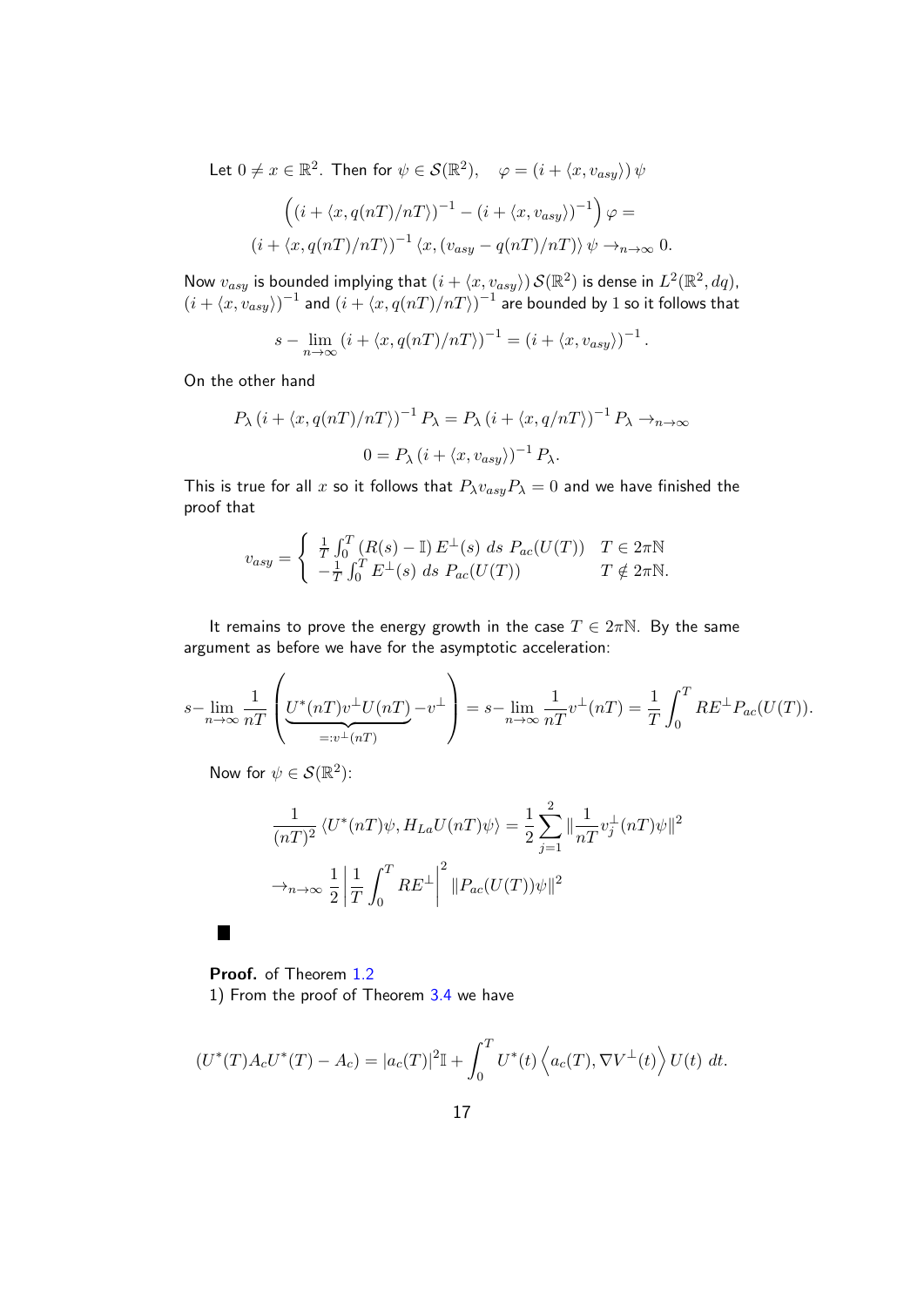$$
(U^*(T)A_vU^*(T) - A_v) = |a_v(T)|^2 \mathbb{I} - \int_0^T U^*(t) \left\langle R(t)a_v(T), \nabla V^{\perp}(t) \right\rangle U(t) dt.
$$

The assumption of smallness of  $\nabla V$  implies that one of right hand sides is a positive operator and the result follows from Theorem [2.3](#page-7-0)

2) Theorem [3.1](#page-8-1) and the assumed decay of  $V$  imply compactness of

$$
\int_0^T U_0^*(t)V(t)U_0(t) dt
$$

which as in the proof of Theorem [3.1](#page-8-1) implies compactness of

$$
\int_0^T U_0^*(t)V(t)U(t) dt = U_0^*(T)U(T) - \mathbb{I}.
$$

Thus  $U(T) - U_0(T)$  is compact and the essential spectra of  $U(T)$  and  $U_0(T)$ coincide. By formula [\(4\)](#page-5-2)  $U_0(T)=e^{-i\varphi(T)}e^{-iTH_{La}}$  so its spectrum is the set of points  $\left(e^{-i\varphi(T)}e^{-i(n+\frac{1}{2})T}\right)$  $_{n\in \mathbb{N}_0}$  which is discrete as  $T\in 2\pi\mathbb{Q}$  which implies that the spectrum of  $U(T)$  is pure point and Theorem [1.2](#page-2-0) is proven.

Remark that this argument on stability of the pure point spectrum for res-onant perturbations was applied in [\[ADE\]](#page-17-3) to the electric AC Stark effect.

#### Acknowledgements

We gratefully acknowledge support from the grants Fondecyt Grant 1120786; CONICYT PIA-ACT1112; ECOS-CONICYT C10E01. OB thanks CPT, JA and CM thank Facultad de Matemáticas of PUC for hospitality.

### References

- <span id="page-17-2"></span>[ABC] Astaburuaga, M.A. and Bourget, O. and Cortés, V.H., Commutation relations for unitary operators I, J. of Funct. Anal., 268 (8), pp.2188– 2230, (2015).
- <span id="page-17-1"></span>[ABCF] Astaburuaga, M A and Bourget, O. and Cortés, V H and Fernandez, C., Floquet operators without singular continuous spectrum, J. of Funct. Anal., 238,489–517, (2006).
- <span id="page-17-3"></span>[ADE] Asch, J., Duclos, P. and Exner, P., Stability of driven systems with growing gaps, Quantum rings and Wannier ladders. J. Stat. Phys. 92 (1998), 1053–1069.
- <span id="page-17-0"></span>[AH] Avron, J. and Herbst, I., Spectral and scattering theory of Schrödinger operators related to the Stark effect. Commun. Math. Phys., 52, 239–254, 1977.